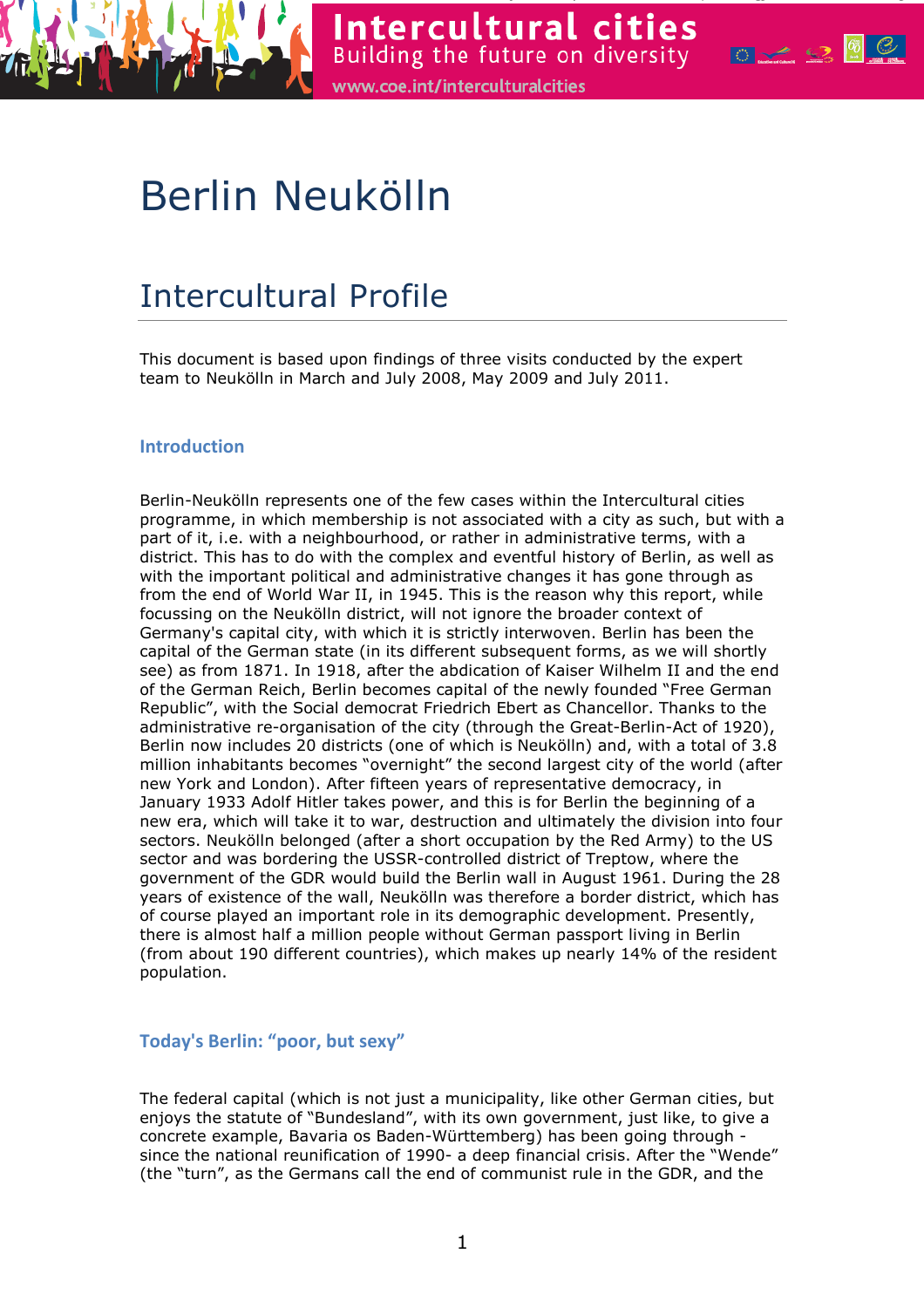subsequent reunification of the country) factories and production in the eastern part collapsed, but also the western part was in no better shape. The economic subventions that had been pumped into West-Berlin in order to make it attractive for investors (and to create employment opportunities) were progressively withdrawn, and companies started moving away, leaving behind massive unemployment: in 1991 there were 207.000 jobs in the industry, that today have fallen to about 100.000. Many of the workers left behind belong to the German-Turkish minority (the so-called Deutschtürken). Today's (2009) unemployment rate in Berlin is about 14% (against 8% at the national level), ad the average income of a Berlin citizen is about 15.000 EUR, against 18.000 at the national level (2007). On the other side, living costs in Berlin are quite below the German average, (rents are almost half than in Munich) which has made it attractive to many artists and creative intellectuals. This new leading role of Berlin in the European cultural scene also explains, at least partially, the 17 million nights yearly spent by visitors from all over the world. Back in 2003, Berlin's Mayor Klaus Wowereit defined Berlin "arm, aber trotzdem sexy" (poor, but nevertheless sexy) creating a slogan that has been relaunched as this year's official brand of the cultural festival "48 hours Neukölln".

Berlin Neukölln is it the heart of momentous changes which are taken place in German culture and society brought on by world political events and the increasing movement of people, capital and ideas. Over the last 20 years Berlin has become one of the most transformed cities in the world and, understandably, it is struggling to come to terms with the speed and intensity of many of these changes.

The city of Berlin as a whole, through the political leadership of the Senate and specifically it Commissioners for Integration and Migration and also for Culture and Media, has sought to project itself to the outside world as a young, energetic, diverse and cosmopolitan city – a weltoffenstadt. Practical symbols of this include the city's welcome pack to foreigners Wilkommen in Berlin, Der Haus der Kulturen der Welt, an international cultural centre next to the Bundeskanzleramt, and Der Werkstatt der Kulturen, a community arts centre which promotes the Carnival (see below).

Berlin is now one of the most attractive stop-offs on the international travel itinerary and, after years of neglect and stagnation, is gradually building its economy into something which resembles other cities of its size. However, this brings with it the possibility of Berlin becoming a 'two-speed city' in which dynamic hubs of prosperity and self-confidence are thrusting up alongside isolated islands of poverty and hopelessness. Once a city of relative social equality and homogeneity Berlin is quickly becoming a place increasing economic, social and cultural contrast, and it remains to be seen whether this will become problematic.

Because of this speed of change it is not surprising that there are difficult questions arising over what it means to be German or a Berliner. Deep down, Germany still considers itself as a Kulturnation, ie a people united around a shared cultural heritage, experience and values. No longer religious nor strictly racialized, it instead adheres to a set of secular values such as democracy and the rule of law. But Germany is also Mehrheitsgesellschaft (a majority society) which means that the values held by the majority must take precedence over minority tendencies in order to maintain social order. It is accepted that there should be a Leitkultur (leading culture) into which other can and eventually must assimilate. This is by no means a closed culture – on the contrary German society is prepared to offer numerous opportunities through the welfare and education systems to encourage access. Nevertheless there is an implicit assumption that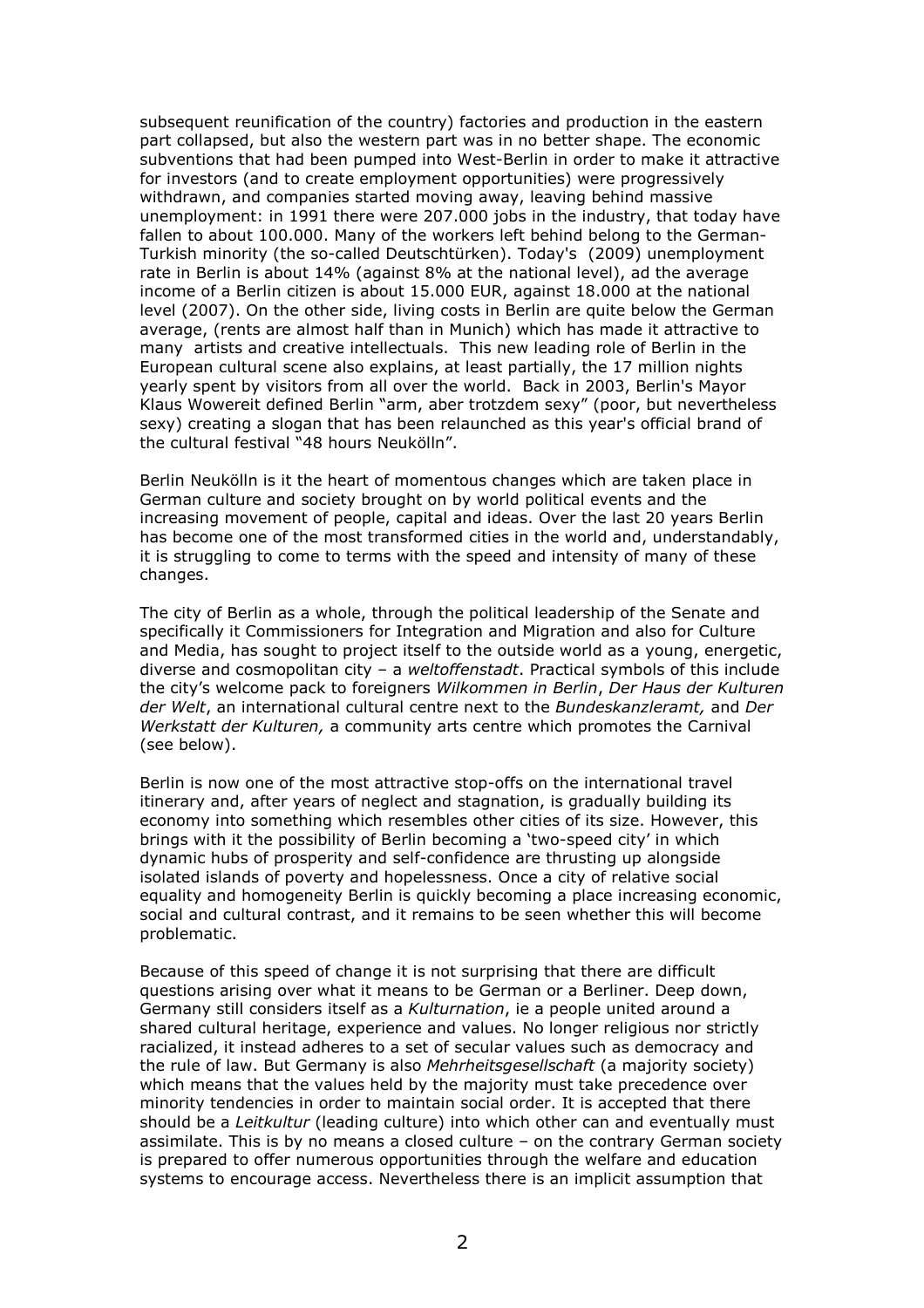those who do not choose to adopt this course of action must in some way be socially deviant or culturally inferior. As such there is not widespread support in Germany for a more pluralistic model of society. Many in Germany shudder at the prospect of a multicultural model as seen in Britain and the Netherlands, which is perceived to have created social tensions and cultural separation.

Whilst there is a lively debate in Germany about the implications of migration and diversity there is a largely unquestioned acceptance of Mehrheitsgesellschaft and Leitkultur. The debate is really about the degree of liberality or coercion with which minorities should be encouraged to come to terms with this. There is an explicit recognition of the benefits that the Ausländer bring to Germany, but in the minds of many these are limited to the economic or the exotic. It is rare to hear the (intercultural) view that where German and non-German cultures meet there might emerge a new dynamic hybrid culture which would enrich and enhance German culture. It is far more likely to hear expressions of surprise and frustration that people of 'peasant background' would wilfully refuse to leave behind their state of pre-modern ignorance and adopt what might seem to be the obvious advantages of assimilation into mainstream society.

Around the world all societies are being asked difficult questions as a consequence of migration. However, it sometimes feels that in the German Mehrheitsgesellschaft it is always the minority that is being asked all the questions, whilst the majority is largely absent from the discourse. Neukölln likes to portray itself as the place that cannot nor will not dodge the difficult questions. It is the place that could realise all the benefits that a growing Berlin economy might have to offer, but on the other hand it teeters on the brink of becoming an underclass ghetto, left behind as the rest of the city speeds forward. There is no place here for romantic notions of multikulti harmony but neither is any quarter given to racial discrimination or bigotry.

# Basic facts and figures about Neukölln

 $\overline{a}$ 

Today the district (Bezirk) of Neukölln (normally outside of the Berlin tourist maps and mostly ignored by guides) comprises five neighbourhoods (Ortsteilen): Britz, Buckow, Neukölln, Gropiusstadt and Rudow, with a total of about 307,000 inhabitants from over than 160 countries (out of about 3,443,000 inhabitants in Berlin-2009)1. From a demographic and economic point of view, Neukölln is divided into two areas: while the larger southern part is a middle-class area with a relatively small number of migrants, the northern part is smaller, more densely populated, and with a more socially and culturally diverse population. Neukölln has a long-standing tradition in welcoming foreigners: in 1737, upon invitation of Friedrich Wilhelm I, King of Prussia, 350 Bohemian protestants, fleeing from the religion wars in their home country, settled down in what is today Neukölln, and founded the "Bohemian Village", giving a strong contribution to the economic development of the area thanks to their professional skills as weavers. Today, after almost three centuries, Neukölln is home to about 65,000 foreigners, i.e. 20% of the total resident population. However, most of these (almost 50.000) are concentrated in North-Neukölln, where they make up 32% of the resident population. If we add to this figure the number of naturalised foreigners (Deutsche mit Migrationshintergrund) we come up to a total percentage (in the whole District of Neukölln) of 42% foreign-born people, whose mother tongue is not German. This represents a particular challenge for primary schools and kindergartens, where the percentage of pupils without German as mother

<sup>1</sup> Source: Amt für Statistik Berlin-Brandenburg, die kleine Berlin-Statistik, Potsdam, 2010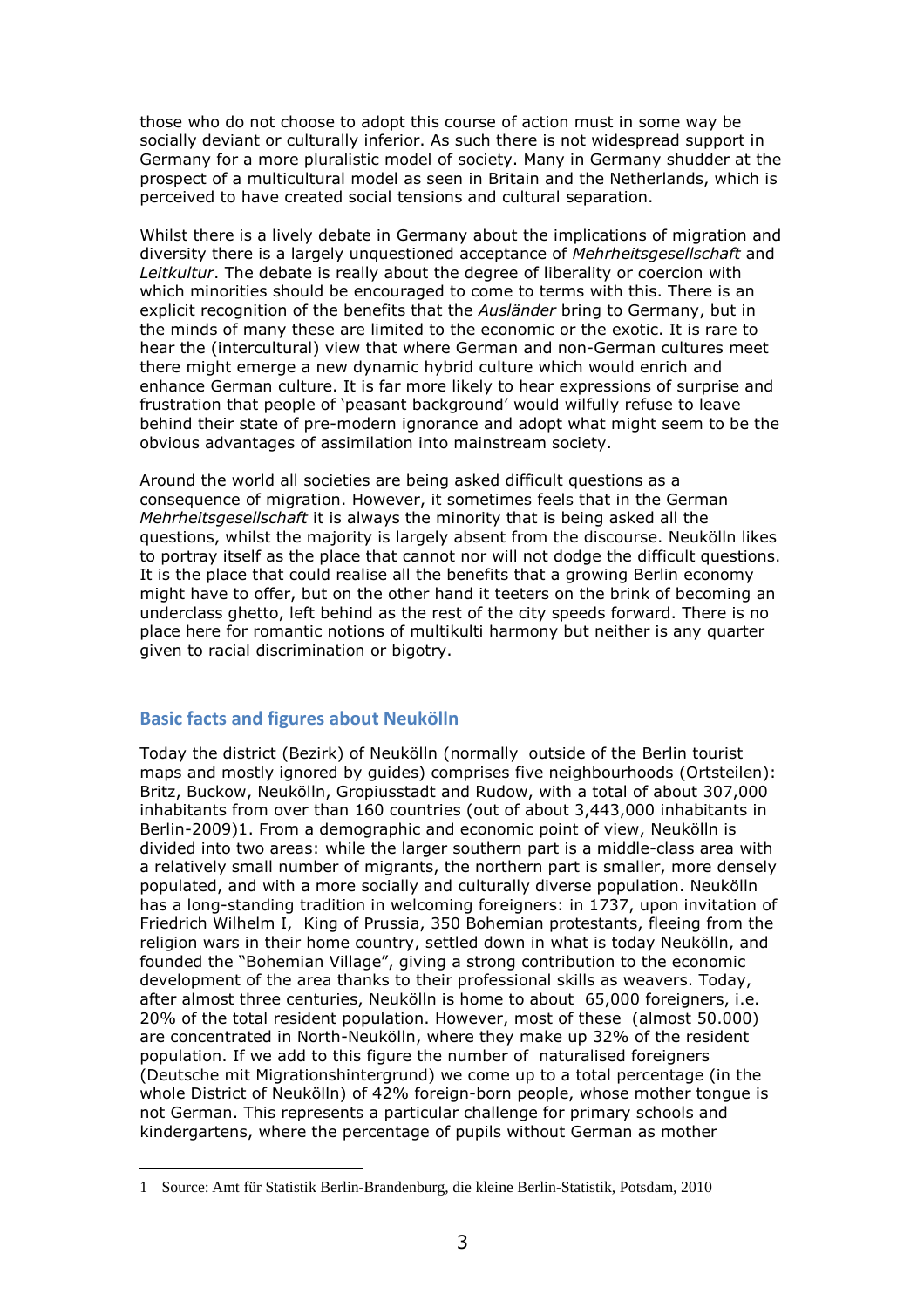tongue2 can reach 87%. If we consider that the unemployment rate of Neukölln is about 19.3% (May 2011) than we will have a clearer background picture of the problems that the local administration has to face in order to foster social cohesion. For more detailed data on Neukölln, see appendix.

# INTERCULTURAL POLICIES AND ACTION IN NEUKOLLN

#### 1. Public discourse that the city explicitly underlines the city's intercultural approach.

The Neukölln district administration has been managed for many years by Mr. Heinz Buschkowski, a Social democratic mayor, who within the party is considered to be moderate, or even "right wing". Some of his civil servants also appear to share his views and his pragmatic approach to the issue of migration and integration, in which (alongside national mainstream political positions) top priority is given to the knowledge of the German language as a means towards successful integration, as well as to overcome the phenomenon of "parallel societies" in those German cities with a large concentration of migrants, esp. Turks.

In September 2012 there will be political elections in Berlin (as well as in the different districts), but, while Mr. Wowereit (the general Mayor of Berlin) will have to face harsh competition by the Green candidate Künast, Mr. Buschkowski seems to rely on a solid constituency in Neukölln. However, there has been an important change in the Neukölln district administration: Ms. Franziska Giffey, who had accompanied the previous ICC-project visit as civil servant in charge of European affairs, has become, thanks to a by-election, a member of Mr. Buschkowski district cabinet (Bezirksstadträtin) and will herself stand for election next September. She has been replaced by another civil servant (Ms. Cordula Simon) who is coming from a totally different department (public works) and is still familiarising with her new post.

The city has been quite proactive in declaring that cultural mixing and the prevention of segregation is a priority for it, and the Burgermeister Heinz Buschkowsky is very much the physical embodiment of this. However, it has gone further than this to attempt to turn what many in Germany might see as its weakness (its diversity) into its greatest asset and distinguishing feature. Hence the marketing and merchandising campaign around its slogan "Neukölln always comes around differently". It will also be erecting place-name signs declaring "Neukölln – Place of Diversity" which is a very self-confident gesture. There is however another interpretation of this, which is that Neukölln has always seen itself as a place which stands apart from the rest of Berlin, that is it does things differently, even at the risk of making itself unpopular.

There is no denying that Herr Buschkowsky is a high-profile and controversial figure in Germany and not everything he says or does on diversity issue is necessarily intercultural. Nevertheless, he performs an important function in

<sup>2</sup> Who are defined as Kinder nicht deutscher Herkunftssprache in the German socio-administrative jargon.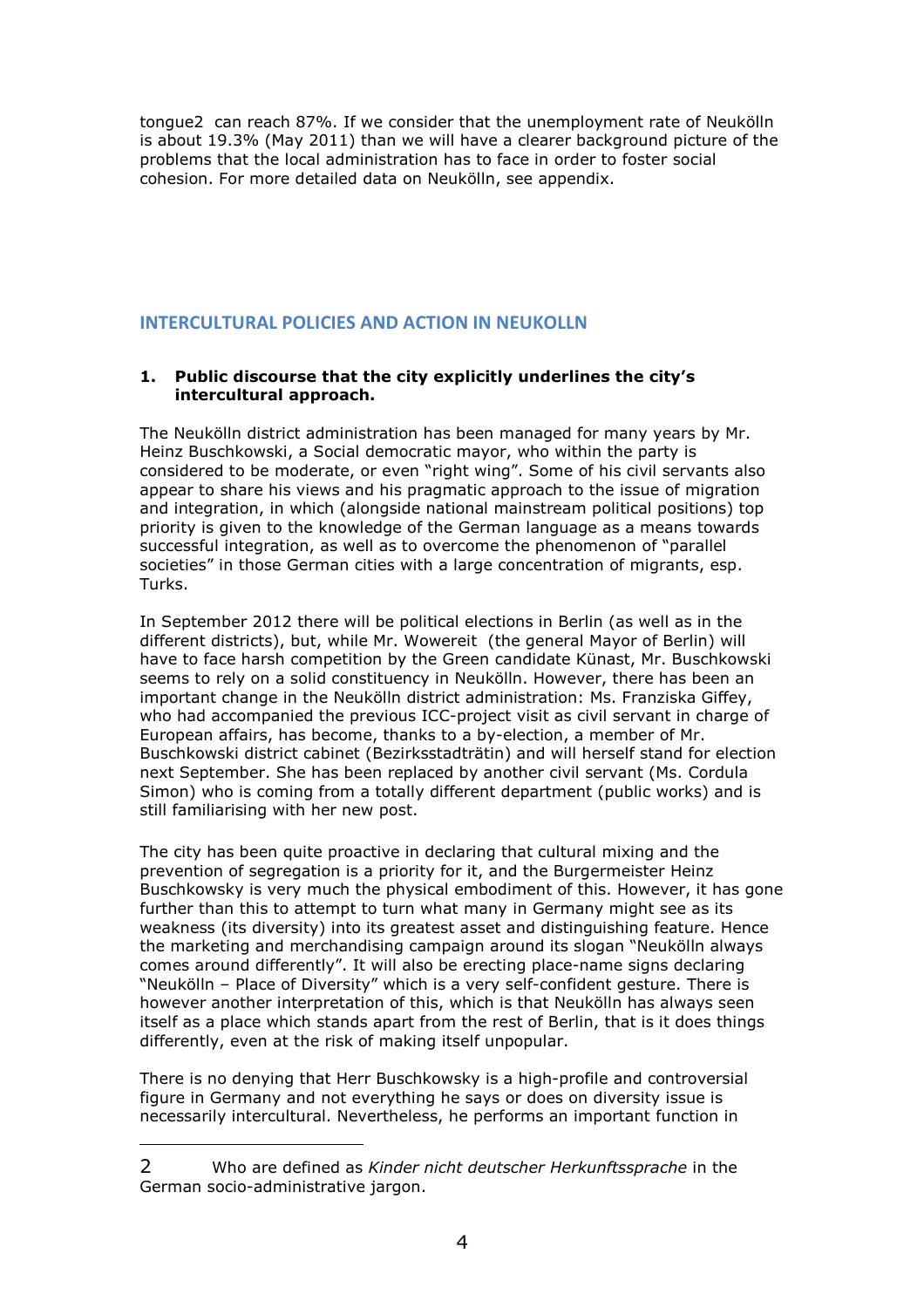forcing German opinion to question itself, and to open up a debate that might not otherwise take place about where multi-ethnic German society is going. In this regard, Neukölln is not only fulfilling our requirement on behalf of itself but on the behalf of a wider constituency too.

For the 2009 Berlin Karneval der Kulturen, the Paul Hindemith Music School entered a float in the procession, under the banner 'Neukölln - Intercultural City'. This was an impressive intervention for a number of reasons: it was one of the few floats not based upon a single ethnic group; it actively involved many young people some of whom might otherwise be considered 'difficult to reach'; it involved large numbers of Turkish-origin people who, despite being the largest minority group in the area, are not otherwise well-represented in the Karneval. Out of almost 100 floats it was awarded  $4<sup>th</sup>$  prize and  $1<sup>st</sup>$  prize for those featuring young people.

The Karneval, and Neukölln's place in it, exemplifies in microcosm the complex but very important process of image-building that is taking place. The Karneval presents a very positive image of Berlin's rich diversity, but it also rather exoticises different groups in a 'multikulti' way. The message of Neukölln's float seemed to be "we know that Neukölln's public image is not exotic or attractive, but we would prefer to be seen as realistic and courageous in tackling the most difficult issues of how to bring different age and ethnic groups together".

#### Further action

Neukölln understands very well the importance of symbolism and reputationmanagement in supporting the transformational programme it wishes to bring about. Perhaps, however, there is now a need for a subtle change of emphasis. The city almost prides itself on being the outsider - the one who always takes the different and more difficult route than the crowd. There is honour in this, but it would be unfortunate if it degenerated into an attitude which said "No-one likes or understands us, but that's their problem and we don't care". Rather than portraying itself as the scapegoat or the victim, Neukölln also needs to employ more diplomatic methods of persuasion which would gradually see it portrayed as an opinion-leader.

It is very important to monitor the impact of public relations and branding campaigns. The city should be gathering evidence on effect they are having on the way residents and outsiders feel about Neukölln? As such we hope that Neukölln will be a vigorous participant in the CoE's forthcoming indicators and public opinion survey programme.

#### 2. Initiate an exercise to review the main functions of the city 'through an intercultural lens', and establish some flagship trial projects

There is absolutely no shortage of flagship trial projects in Neukölln which are generally well-conceived and resourced with committed and professional staff. What was perhaps less clear was how these are evaluated and how a pilot project – if successful – can be extended. The Mayor himself has stated that one of the city's major challenges is to move beyond the short-termism of projects to a more sustainable programme. The challenge is how to maintain the creativity from which has sprung the very best of the city's projects, to introduce a process which can rapidly identify these and transfer them into mainstream practice, whilst ruthlessly excising those which are ineffective, unsustainable or simply the political plaything of one or other interest group.

# Education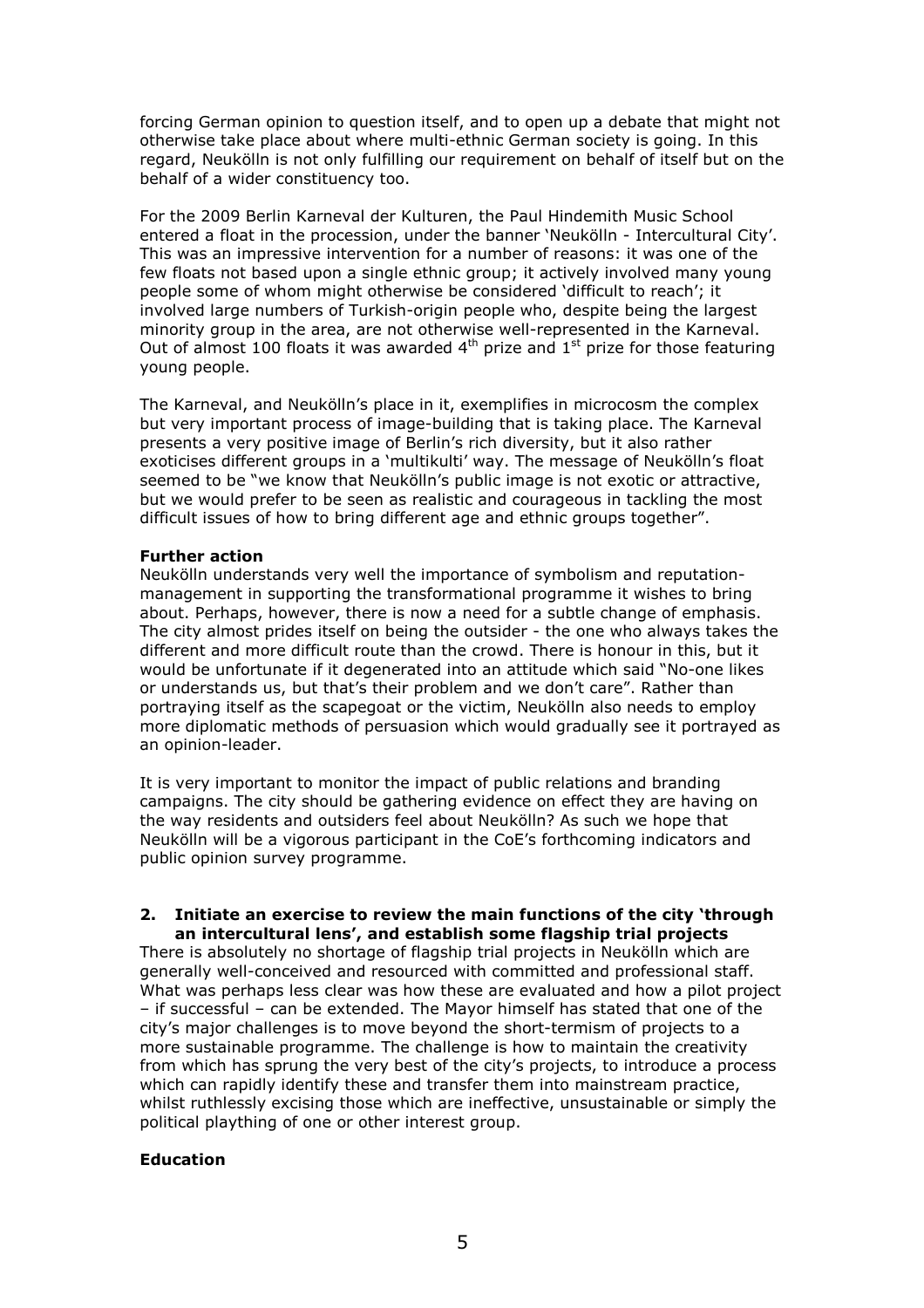As already mentioned above, schooling (including integration of parents) and language are among the main concerns of the district administration, and hence our three-day visit programme was very much centred on this issue. There are 66 public schools in NK, and in many cases the percentage of pupils coming form a non-German speaking family context reaches 85-90%. Also the pupils coming from a "Biodeutsch" family3 mostly belong to a low-income social layer, with one or both parents are unemployed and living off social benefits (the so-called "Hartz IV Empfänger"). The pupils - as reported by school directors, district civil servants and local politicians - have rather scarce motivation to go to school in a family where they are the only ones who need to get up in the morning, while most of their parents apparently do not look after them, and attach no importance to their childrens' school careers. They - understandably enough - hardly see any future for their children, in an area (Northern NK) struck by a 51,5% unemployment rate, and where (District NK) 75% of the jobs in the industrial sector have been lost after 1989. An active role in this situation is probably played by the somewhat discriminatory German school system, which makes vertical social mobility virtually impossible. The system, organised and administered on a regional basis, is based upon a rather short primary school (4 years at the national level, 6 in Berlin): after this period, pupils are suddenly confronted with an important decision, that will influence all their school career and professional future. In fact, the secondary school has three different paths: the "Gymnasium", paving the way to University and to higher prestige jobs, "the Realschule" and the "Hauptschule". Especially the latter has traditionally been attended by children of working-class families. Last year the Berlin Senate passed an important reform, merging Hauptschule and Realschule into an "integrated schoolsystem" and promoting all-day schools (Ganztagsschulen). The system also foresees the possibility to switch to the Gymnasium for pupils in the 10th class.

On top of this difficult socio-economical environment we have to take into account the recent arrival to NK of a considerable number of Roma families from Romania and Bulgaria, who have rented overcrowded, rundown apartments in the district (whose German owners charge them rents which are twice as high as normal market prices for the area). This has meant a sudden rise of about 600 children in NK schools, most primary ones, which are now trying to reorganize themselves in order to offer to the newcomers (many of which have never been to school in their life) the extra German classes they need to catch up with the others and be able to be integrated in the regular school classes. Some schools are planning a German crash course to be held during the coming summer holidays4. All these new emerging activities confront the administration with a serious financial problem, the solution of which partly lies outside of their competences, because they have to rely on regional (Berlin Senate) or federal funds. Presently, about 70 M EUR are missing for the necessary refurbishment of school buildings and infrastructure.

The administration seems to have learned from the mistakes made with the Gastarbeiter (guest workers), who contributed to the post-war reconstruction of the country in the 50s and 60s, and who where deliberately kept apart from the German society, in the hope that, after doing the job they had been called for, they would return to their home countries. This happened (thanks to rather strict bilateral agreements with labour-exporting countries) up until 1973, when

<sup>3</sup> *Biodeutsch* is an administrative newspeak term recently invented in order to define those among German citizens who are German native speakers and who have a German cultural background. It could roughly be translated with "ethnic Germans".

<sup>4</sup> For the details of the initiative, for which a number of bilingual German-Romanian teachers and assistants have been hired, see the press release of July  $1<sup>st</sup>$ , 2011, under http://www.berlin.de/baneukoelln/presse/archiv/20110701.0710.350241.html#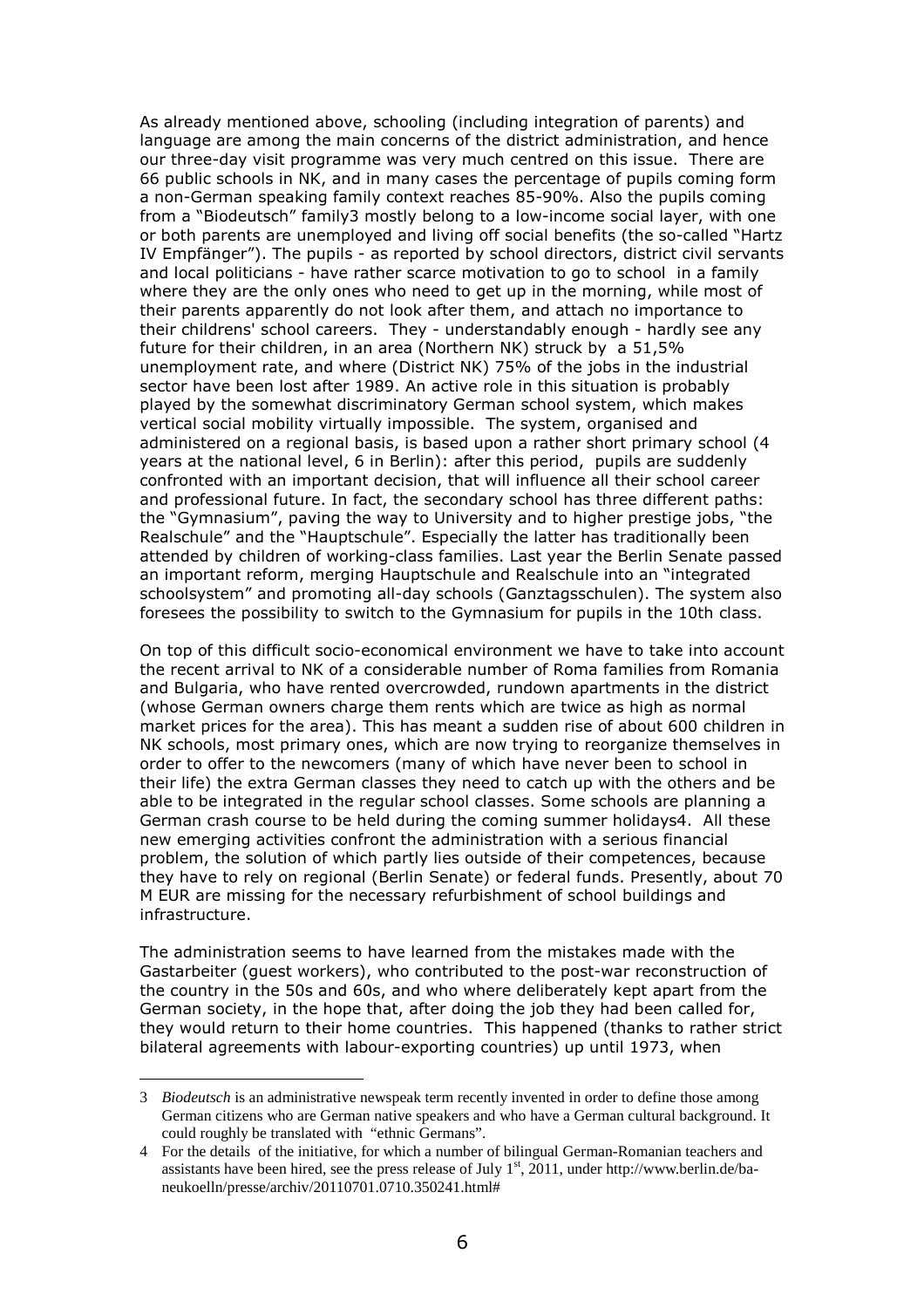Germany (along with other Northern european labour-importing economies) decided, in the aftermath of the first oil schock, to stop incoming migration. At that point, many of the migrants, instead of going back to their home countries, brought their families to Germany, and settled down in the country, but still lacked the political rights and cultural recognition necessary for real citizenship. It is now clear to everybody that both the second and third generation migrants, as well as the newly-arrived Roma families, have no intention to leave the country, and that they need to be integrated into the mainstream society. This attempt certainly requires time and investments, but, should it fail, today's Roma children are going to become a heavy and potentially destabilizing burden both for the welfare system and in terms of future social cohesion in a diverse area such as NK. However, in the run-up to next September elections, this plain truth seems rather difficult to understand for the average "Bio-German" electorate, who tends to feel deprived of its rights to the advantage of "foreigners". The migration and integration issue is apparently not very high in the political agenda of the elections, probably because some of the parties (i.e. the CDU) simply ignore it, and the others (most notably the SPD) do not intend to raise an issue that could turn into a political boomerang for them.

The figurehead for this is **Campus Rütli**, a bold move to transform a school, which was branded as one of Germany's worst, into an all-embracing centre for formal and informal education and social care.

#### The example of the Rütli school

The Rütli school had become notorious all over Germany in 2006, just a few months after the riots in the parisian banlieues, when the national press had reported a general climate of insecurity, as well as some incidents that had occurred within the school, with pupils allegedly threatening and attacking teachers and school staff. The school Rector had addressed an open letter to the authorities, asking for immediate help and denouncing the situation offering no future whatsoever to its pupils (and especially to that 83% of foreign origin or family)5. The Rector was correctly pointing out that it is impossible to try and integrate pupils of Turkish and Arabic origin in a school system that did not have any faciltators and/or mediators of the same origins, and was also pointing her finger at the discriminatory nature of the German school system.

Five years later, the situation appears to have completely changed: the Rütli School has been thouroughly reorganised, with a new pattern of "common school" (Gemeinschaftsschule) in which primary school, Hauptschule and Realschule are merged together into a single, continuous path that keeps together pupils from their sixth year of age through to the fifteenth. In a way, the experiment of the Rütli school could become a forerunner of the future reorganisation of the whole German school system6. There will also be a general and broad cultural offer for adults too, in the first place for parents, though not exclusively for them. The leading idea is to bring together school and local neighbourhood life, so that the Campus (as it has been renamed in 2007) will be in a position to offer something to all inhabitants of the area. Intercultural mediators have been hired, who could play a bridging role between school and parents. The new system has been approved by 90% of the teachers, and the others had the liberty to go and work in a different school. Apparently the Rütli school is today rather trendy among teachers, because many apply to work there. Of course results can be seen only in the long run. The first 110 pupils of the new course left the school in 2010 (36

<sup>5</sup> See "Notruf der Rütli-Schule", in Schulspiegel of  $30<sup>th</sup>$  June 2006

<sup>6</sup> There is presently a nationwide political debate on the future of the Hauptschule. See Margrarethe Van Ackeren, Wird die Hauptschule abgeschafft?, in Focus 24/2011, page 34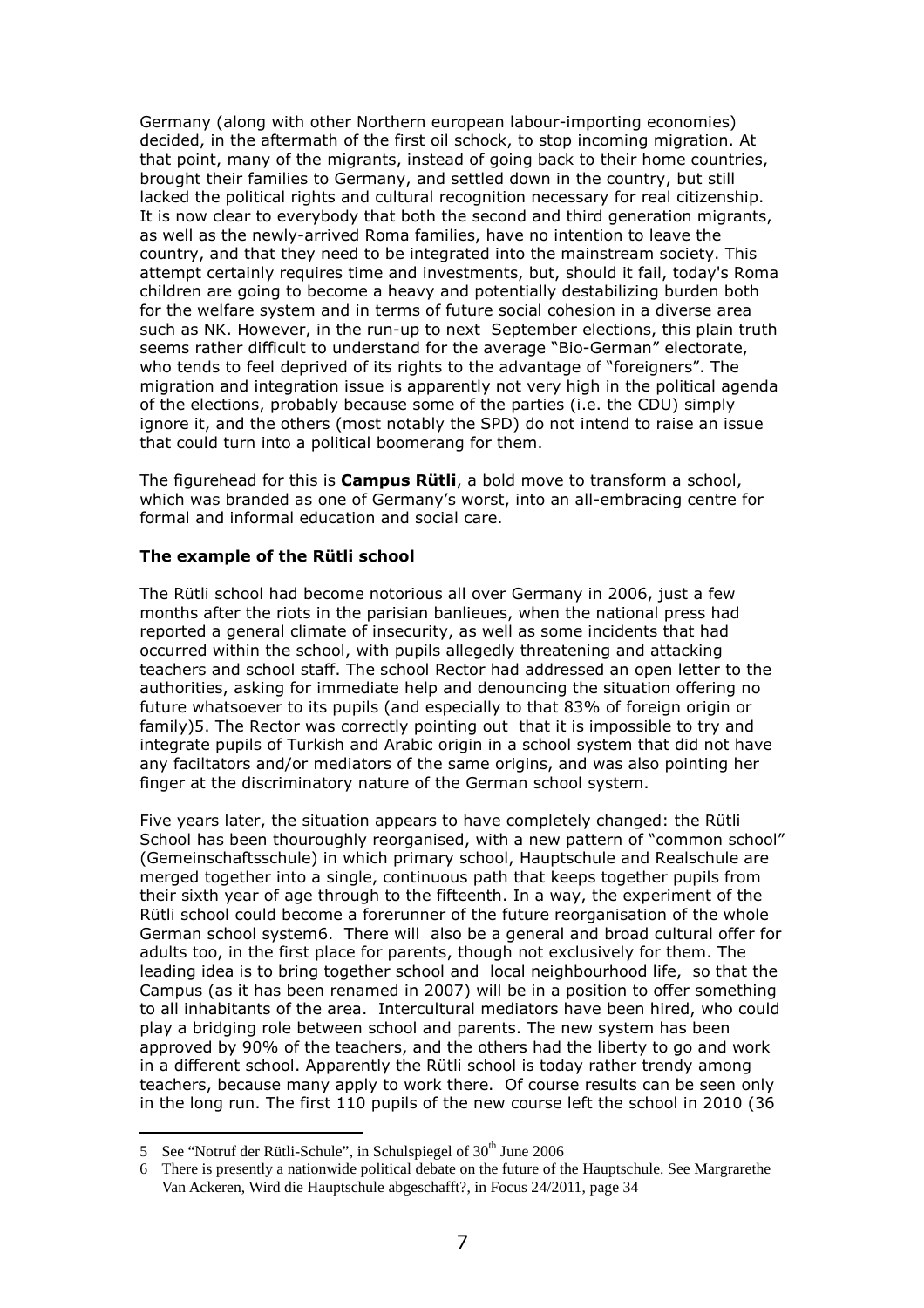switching to Gymnasium, only 2 failed). The weekly magazine Der Spiegel has recently praised the Rütli-Wunder (the Rütli miracle) in an article on the general situation of the German education system7. Before 2006, 40% of the pupils failed even the Hauptschule diploma (against 20% the national level), which would have granted them at least the opportunity to go to vocational training. Without any diploma they only have a bleak future of unskilled occasional jobs before them. The school is also trying to win back pupils who are allegedly unwilling to learn, offering them certain subjects taught in their mother tongue (either Turkish or Arabic) with mother tongue teachers. This initiative has had a big success among the parents, because for the first time they felt accepted in their cultural identity and national language. In turn this generated a more positive approach towards the German school, with which they can now identify more easily. The potential for innovation of such a move should not be underestimated, because the German official attitude vis-a-vis migration has often been black and white: while on the one side Gastarbeiter were not required (or even allowed) to "integrate" and were doomed to remain foreigners until their final departure, the new integration policy that has been developed in more recent years looks like a rather strong invitation to embrace the values of the German society, and hence to assimilate to it.

The other side of the coin is that this effort has also had a relevant cost in financial terms, which raise legitimate doubts about its replicability. Most of the costs will be borne by the Berlin Senate, who has earmarked an investment of 31,5 M Euros (to be spent by 2016). Apart from that, the Rütli school has been able to attract funds from a few private sponsors, such as the Freudenberg Foundation, which is going to invest 1,2 M Euros over a period of ten years.

Although this level of investment is clearly unaffordable on a large scale, the overall philosophy and structural changes introduced by Rütli are a positive example for other cities in Germany and beyond.

#### **Neighbourhoods**

 $\overline{a}$ 

Alongside education, Neukölln's greatest emphasis is on neighbourhood management and communication. The north of the borough has been sub-divided into 11 sectors each with its own management committee and dedicated staff. Schillerpromenade is typical of these with an advisory council of 28, comprising 11 officials and 17 residents, 21% of whom are of migrant background.

Its priorities for 2009 were to promote education, safety and participation with intercultural integration being a cross-cutting theme. It provides an important meeting place for different interest groups and focuses all on the needs of the neighbourhood as a whole rather than on narrow sectarian concerns. As it also has a budget for local improvements it arouses good attendance and lively discussion. The offices provide a focus for the formation of new groups of residents to address unmet needs. As an example of this 'ear to the ground' it became apparent that the Council's youth service was not relevant with staff refusing to work evenings and weekends. In response the Mayor removed staff, re-organised the working routines and brought in 20 new sessional youth workers of migrant background.

The "Quartiersmanagement project" represents a rather advanced experience of participated social planning at neighbourhood level. The practice of

<sup>7</sup> SPIEGEL Wissen, Das Rütli-Wunder, so wurde aus der Chaos-Schule ein Vorzeigecampus, 2/2011, page 92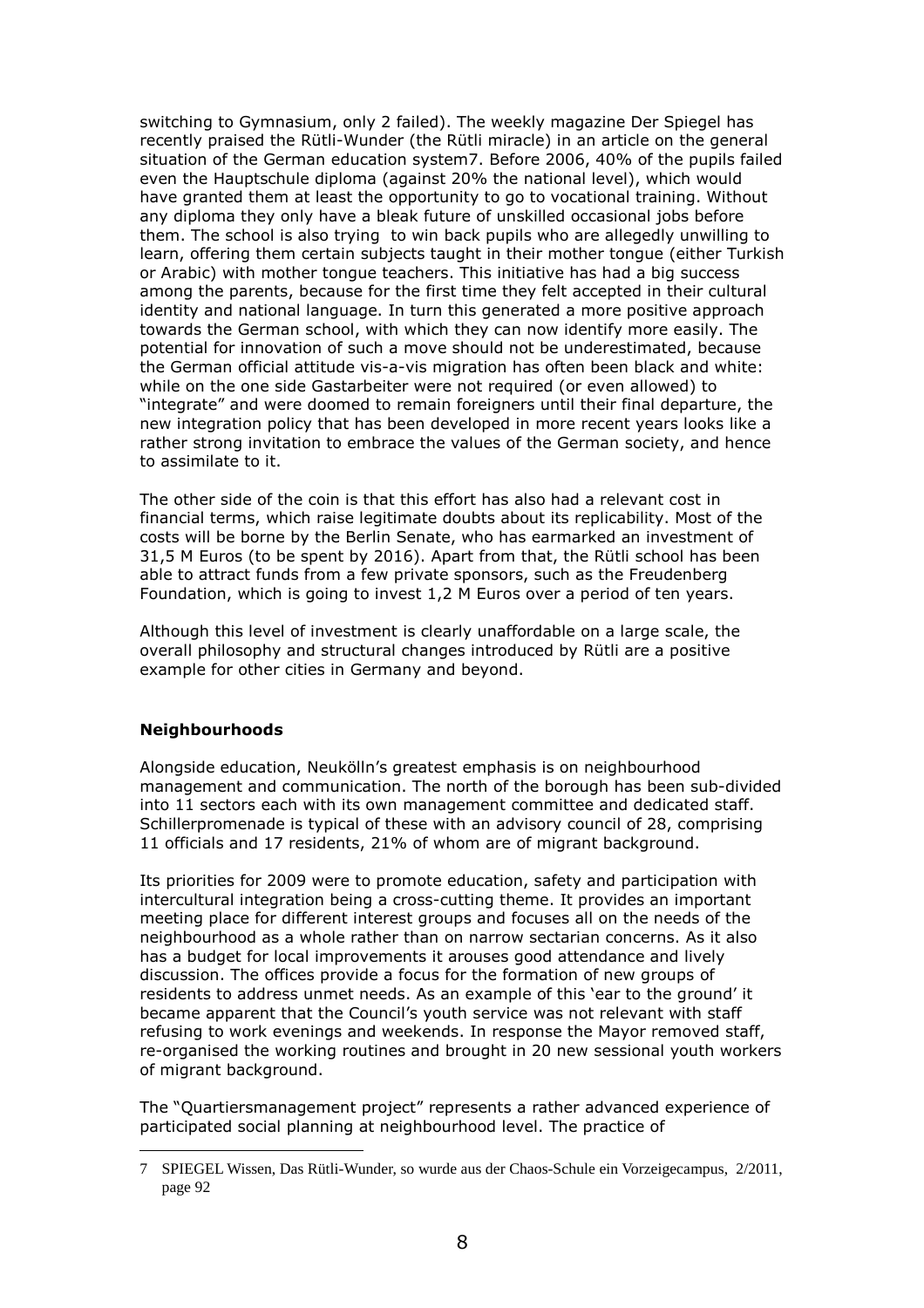Quartiersmanagement has a rather long-standing tradition in Germany, where the first discussions on the subject already started back in the '90s (following some forerunning experiments that had taken place in the Netherlands around 1985). The Socially Integrative Development programme (as it was officially defined as from 1999) is a methodology of intervention specially designed to stabilise and further develop districts with special development needs, such as areas where multiple urban development issues overlap, and where numerous problems are intertwined and mutually reinforcing.

One of the most effective tools provided within this approach is a Resident Fund for the use of the local people, the provision of financial resources under the direct control of neighborhood juries, the creation of incentives to get involved in the process, which can demonstrate that residents are to be taken seriously and that they are capable of determining how to use and allocate their own resources to foster social cohesion in their neghbourhood.

Within Neukölln, the District assembly, together with the Berliner Senate, have identified a few smaller neighbourhoods (called "Kiez") which are in a particular need for assistance, because of difficult living conditions, high unemployment rate and number of families living off social welfare, and where the population is most cases made up by over 50% non-Biodeutsche. In these areas, where social cohesion is particularly at risk, the Socially Integrative Development programme has devised a strategy for intervention based on cultural activities, training, integration and people's participation, in order to foster a new sense of belonging in the inhabitants. In North Neukölln, about two thirds of the resident population live in Quartiersmanagement areas of about 12.000-15.000 inhabitants each. As from 1999, 28,5 M Euros have been invested by the Programme in 11 different "Kieze" within the District of Neukölln. In each of the neighbourhoods, teams have been set up in order to put the district development programme into practice. The boroughs treat these selected districts as target development areas, and assign to each team a district coordinator within the borough administration, as does the Senate Department for Urban Development.

Each Neighborhood Management team has an "onsite office", staffed with people who can act as a bridge with the local population and work on the different development initiatives taking place in the Kiez. Most of the projects start from local proposals (made by groups of inhabitants or associations) and are decided upon with an interesting participatory approach. Each project has thus an intrinsic objective (be it a street fair, or a new neigbourhood newsletter, the purchase of playground equipment, and so on) as well as an "educational" one, i.e. ihe promotion of active citizenship and co-operation spirit among the different components of the Kiez population. In this sense, Quartiersmanagement projects can be regarded as an extremely useful and powerful tool contributing to easing and preventing possible tensions in the neighbourhood. On the other side, it has to be clear (as the Quartiersmanagement projrct organisation points out) "fundamental urban problems like poverty and unemployment cannot be tackled in this way". 8

As a matter of fact, if we consider that most of the problems in the District do not have a "purely" cultural origin, but rather an economic one (poverty, unemploment, exclusion), then of course "Quartiersmanagement" is only part of the solution. In fact, one of the main problems experienced by the whole initiative is the active involvement and participation of those layers of the local population who should represent the main targets of the very projects. There is a definite

<sup>8</sup> See http://www.quartiersmanagement-berlin.de/Neighborhood-management.1046.0.html, downloaded on  $13<sup>th</sup>$  July, 2011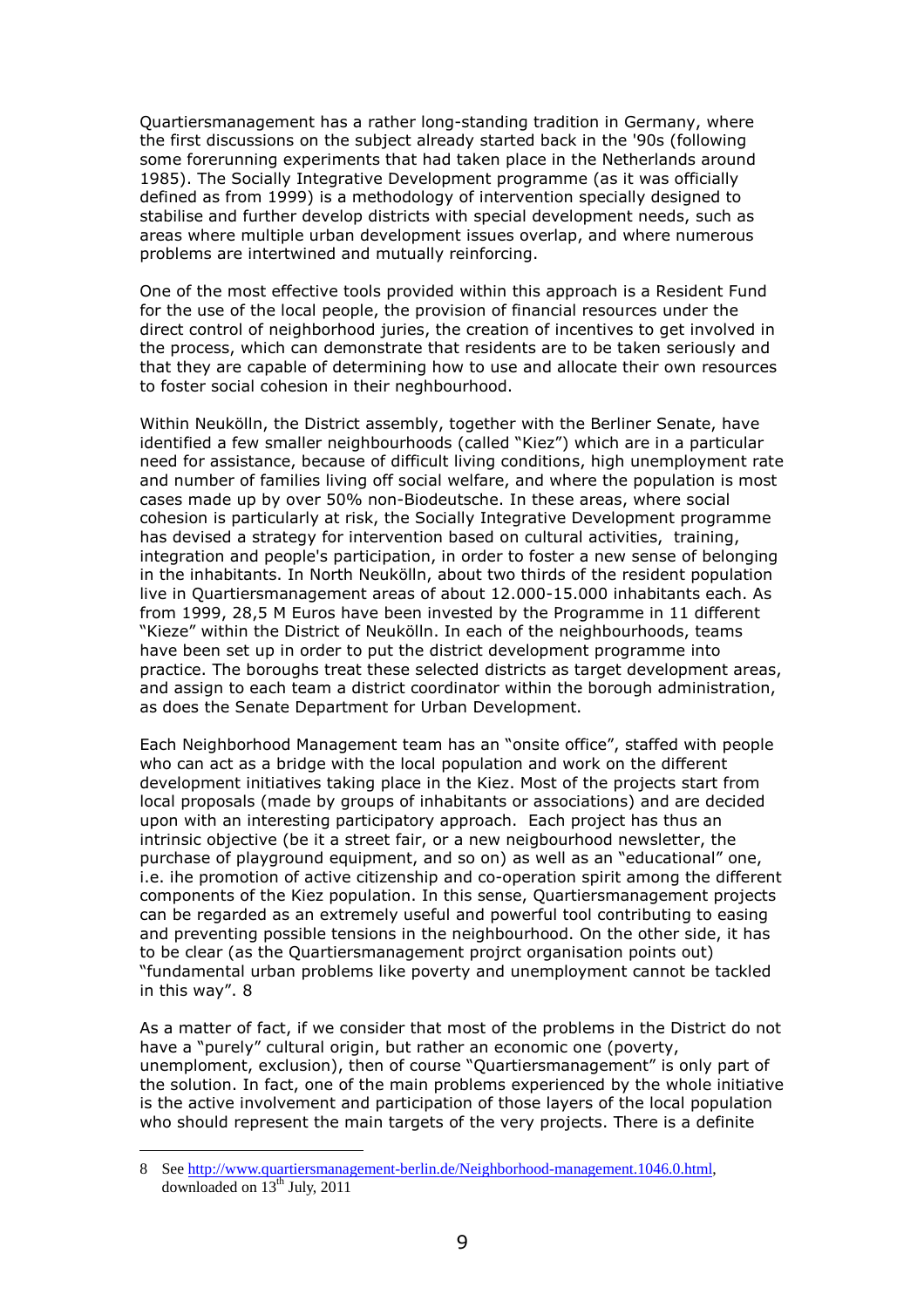problem in getting in touch with the migrants, who still appear to be rather isolated from the mainstream German society. During our visit it has been pointed out that many of the migrants (esp. women) lead their lives within their own family and do not know much beyond the boundaries of their own block of flats. The organisers (both at neighbourhood and District level) seem to be aware of this shortcoming, and, alongside with "soft" active citizenship projects, try to carry out specific income-generating and employment-creating initiatives, that can, though on a small scale level, tackle the concrete problem of poverty and unemployment. While employment is a key instrument for emancipation, autonomy and citizenship, participation in neighborhood structures and initiatives can also be a first step towards a "coming out" and engagement in the wider community, generating contacts, self-confidence, social skills and thus increasing chances for employment. Thus even those Quartiermanagement initiatives that do not directly focus on jobs, can have a positive impact, if they manage to include migrants, especially women.

One of the few income-generating Quartiersmanagement projects that the team has had the opportunity to visit is the sewing laboratory "Sieben auf einen Streich"(Seven at One Blow)9, in the Richardplatz-Süd area. The most interesting element of this initiative is the attempt to link together integration of migrant women into both the social and economic life of the neighbourhood, thus acting as a thriving force for a true active citizenship and social cohesion in the Kiez. In fact, the first sewing courses organised in 2008 (for 20 women), were carried out in German-Arabic and German-Turkish respectively, and were, as a matter of fact, both language and vocational training courses. This first project was widely appreciated, and today 90 women are working and studying in the workshop of "Sieben auf einen Streich". The initiative has also strong links with the local economy, because many of the women are in fact working for garment designers, who want to keep both design and production in Berlin. Since the number of participants has risen fourfold in a few years, the German language courses are now taught by the local branch of the "Volkshochschule", a member of a nationwide non profit organisation specialising in adult education and lifelong learning, which is in a position to offer professional teachers of German as a foreign language<sup>10</sup>. One further Streich (or blow) was added by the project in 2009, when another non-profit workshop (RWB-Recycle Werkstatt Berlin) joined it under the same roof, with the double goal of producing new design household objects from scrap materials and becoming a meeting point within the Kiez, to help inhabitants with small tools for household maintenance and for bicycle mending. The sewing-workshop and the RWB workshop are thus mutually reinforcing, actively trying to create social cohesion based on job creation.

It was through an informal meeting of mothers in a neighbourhood office that the plan was first hatched for what is now one of Neukölln's most celebrated project, the **Neighbourhood Mothers**. It now comprises almost 150 women of migrant background who have been trained as home visitors. In 10 weekly 2-hour sessions they will inform and advise isolated women on 10 key issues that will help their households become more integrated, and they each receive payment of €200 per month more than they would on unemployment benefit. The project was recently presented as a best practice case study at the Metropolis conference in Sydney. The mothers help to build a web of connections that give each

<sup>9</sup> The name of the project is actually extremely German, because it goes back to a famous (and wellknown to all German kids) tale by the brothers Grimm (The Brave Little Tailor), but it acutely depicts the multiple objectives pursued by the project at the same time.

<sup>&</sup>lt;sup>10</sup> The Neukölln Volkshochschule has been integrated into the regional education system by the recent regional education act of 2004, and is now part of the district administration.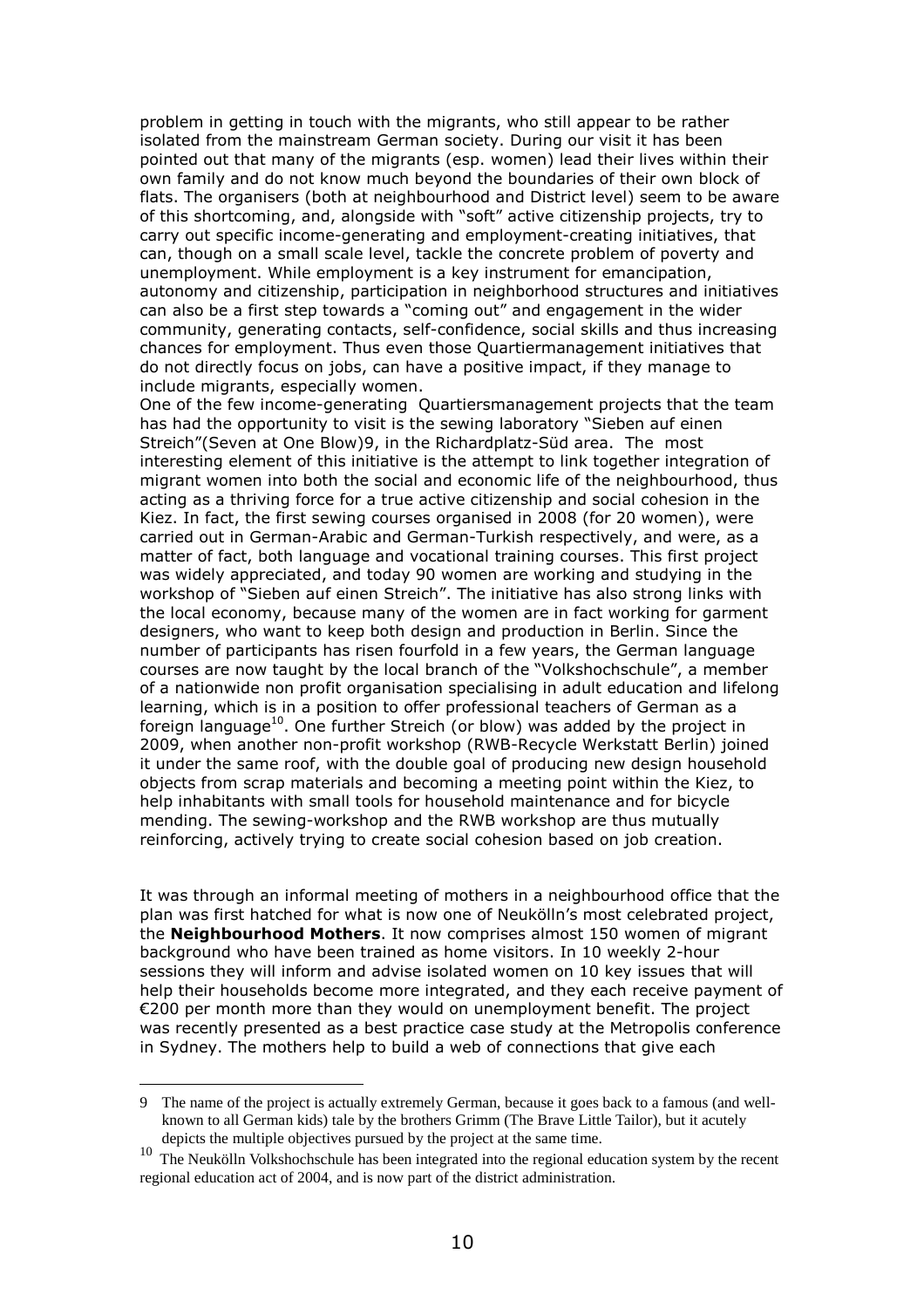neighbourhood a fabric of stability. For example the Warte-mal community café, converted from an unruly pub into a place where families can gather, including a large teaching kitchen where people can learn healthy eating habits. In total they have reached over 2,000 families and 8,000 children.

#### Further action

Once again, staff mention familiar concerns that insecure funding leads to too many short-term projects and the heavy reliance upon EU grant aid is alarming. What is noticeable in contrast to other international cities is the lack of business partners who could provide a valuable source of new finance and expertise

By far the majority of these initiatives fall within the field of education, social care and culture, which perhaps reflects the interests of the Burgermeister and some of the other strong characters in the city administration. Perhaps there is also a need to carry out some trial projects in some other 'less obvious' disciplines. For example, how does diversity affect the way the city deals with transportation, or waste management or open spaces? For example does the way in which public transportation is currently configured contribute to the mixing of people, does it reinforce patterns of separation or does it have a neutral effect. How easy is it for people in the north of the borough to visit the more affluent south on public transport?

More important than this however, is that the city does not yet appear to have taken on the first part of this second step, ie to review its main functions through an 'intercultural lens'. In a city in which the administration is so large and has such a pervasive impact upon local life, there is a danger that the pilot projects (whilst high profile) remain only peripheral to the main services and decisions that affect the lives of the local population. The point of this exercise is that it requires mainstream officials to fundamentally reappraise and re-engineer their services. They would have to ask themselves difficult questions such as 'are the usual German methods of designing and delivering public services still relevant in a place with the characteristics of Neukölln?' and 'if it were our priority to make Neukölln a place where different communities interact, would we do things differently and, if so, how?'

# The Public Realm

In contrast to the gleaming new city which has sprung up in the centre of Berlin, much of the physical infrastructure northern Neukölln looks rather grey and tired. The housing and facilities are basically decent but in relative terms it is clear the area has been falling behind in both public and private investment. As investment does move into the area, it will be important to ensure that green space is not sacrificed (for example what is to happen to the redundant Templehof airfield?) of that new middle class housing developments become isolated gated communities. Once again Campus Rütli may provide an important signpost. The plan is to engage architects of the highest quality, who will also work in close consultation with local residents to produce a multi-purpose site which appeals to all, and which will hopefully inspire other developers to follow.

There are also plans for the  $\epsilon$ 10 million regeneration of the Karl Marx Straße – which is the main retail district. This could become an exercise in 'planning through an intercultural lens'. What makes Karl Marx Straße so significant is that it is the main artery through the northern part of the borough and contains the greatest mixture of activities, retail outlets and cultural representations. It also includes the main civic buildings.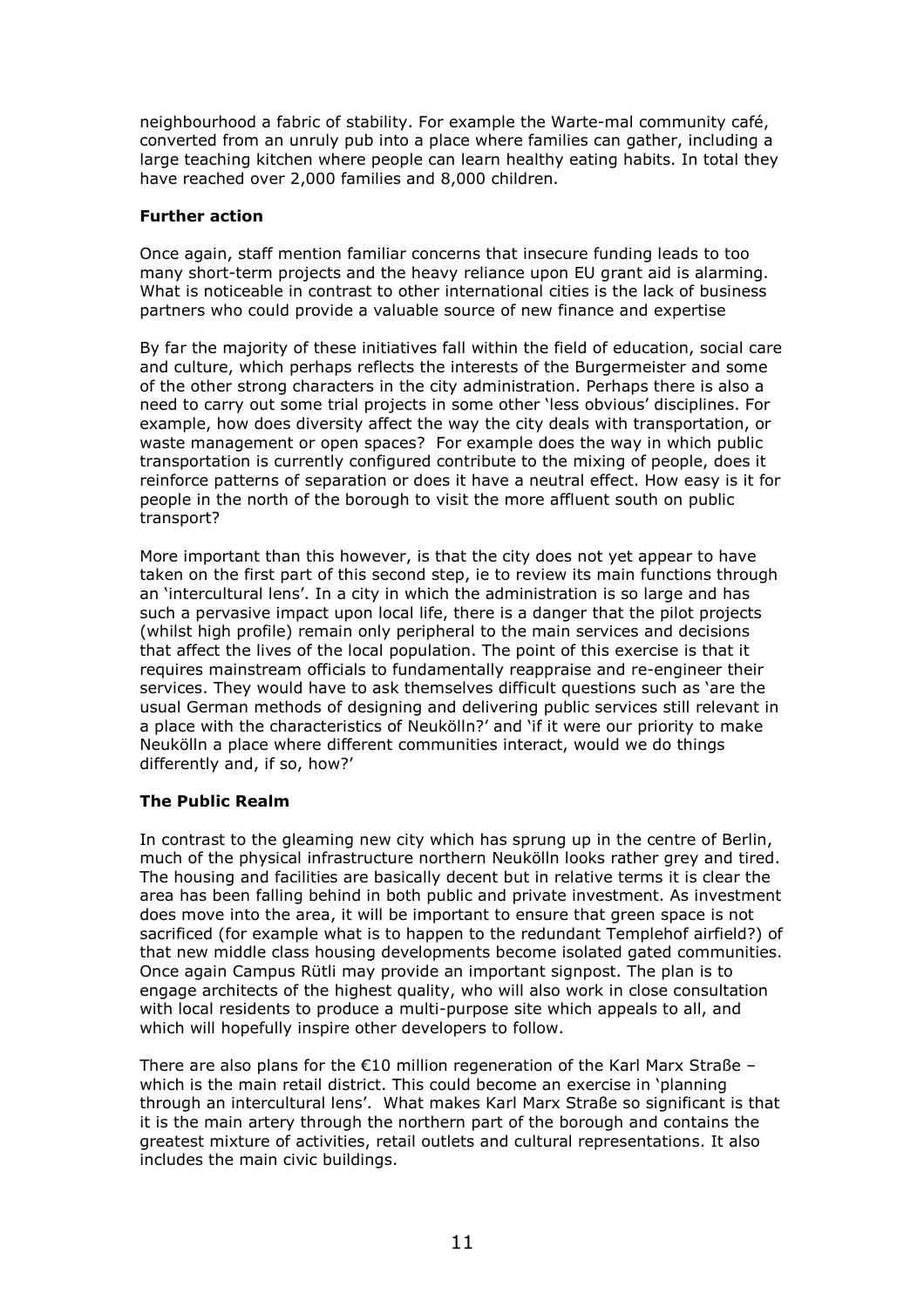Like many once-thriving city streets the car has sealed its fate. Firstly the car has taken much of its former business to out-of-town shopping malls, and the car also dominates the streetscape leaving little room for pedestrians. The new plan is to narrow the road and create wider pavements and period 'lingering spaces' and outdoor cafes. The borough is doing its best to formulate a masterplan based upon the wishes of local people. However, there is no tradition of public consultation or interest in the urban environment so a lot of promotional activity is required.

There is also a paradox: whilst German society in general is moving towards a greener and less car-dominated form of urban planning, many people of immigrant background have different priorities. The prosperity they have found in Berlin means in many cases they can own a car for the first time in their lives. They do not necessarily take too kindly to being 'designed out of the city'.

The Karl-Marx-Strasse (K.-M.-S.) belongs to the most important shopping streets of downtown Berlin, and it is at the same time characterised by an intense traffic. Being at the heart of North-Neukölln, it is also one of the three main boulevards of the district (together with the Sonnenallee and the Hermanstrasse). Today, after many years of continuous economic crisis, the K.-M.-S. is still a rather lively (and noisy) place, dotted with North-African style tearooms, "99 cent shops" offering their goods on side-walk stalls, and underlining with their presence the constant loss of purchasing power that has been going on for years. One more sign of the economic downturn is given by the many large public buildings which have been abandoned (such as the XIX century post office, or the old prison, just around the corner from the District's main office building) and which are still waiting for a private investor to come and rescue them form complete decay. For German and European standards, the K.-M-.S. is still a rather chaotic and unattractive place, where people hurriedly go through instead of using it as a meeting point, especially if we compare it with the much nicer and quieter little streets at its back. In order to counteract this trend, the District administration has planned a series of measures with the aiming of transforming the K.-M-.S. into a more liveable place for everybody. It is a rather capital-intensive mix of hard and soft measures, which will require about 29 M Euros over the next 15 years. The necessary funds have been earmarked both by the Berlin Senate and the federal programme for the revitalisation of the historic centres of German towns and cities ("aktive Zentren").

Living in the suburbs in a small family house with private garden and driveway is not trendy anymore, people now want to go back and reclaim the city centres. These of course need to be transformed accordingly, and we are just about doing this- told us Mr. Horst Evertz, director of the "Aktion-Karl-Marx-Strasse", a temporary steering body set up by the District in order to co-ordinate the different measures that are going to take place in the near future11. While the bulk (in financial terms) of the projects is going to be decided upon and carried out with the traditional administative procedures, for the artistic side- measures a special jury has been set up, with the task of shortlisting the most innovative projects for the steering committee, who will take the final decision. The Jury is composed by a broad spectrum of people active in NK, such as youths, shopkeepers, property owners, representatives of the cultural scene, as well as the District administration, in order to ensure, at least to a certain degree, a participatory approach, including also the "new Germans". According to the general approach of the Aktion Karl-Marx-Strasse, "our cities have a future only if

<sup>11</sup> The renovation of 17 Berlin neighbourhoods has been entrusted to the BSG (Brandenburgische Stadternerugsgesellschaft), a private consultant specialising in urban and social planning, as well as refurbishment of old city centres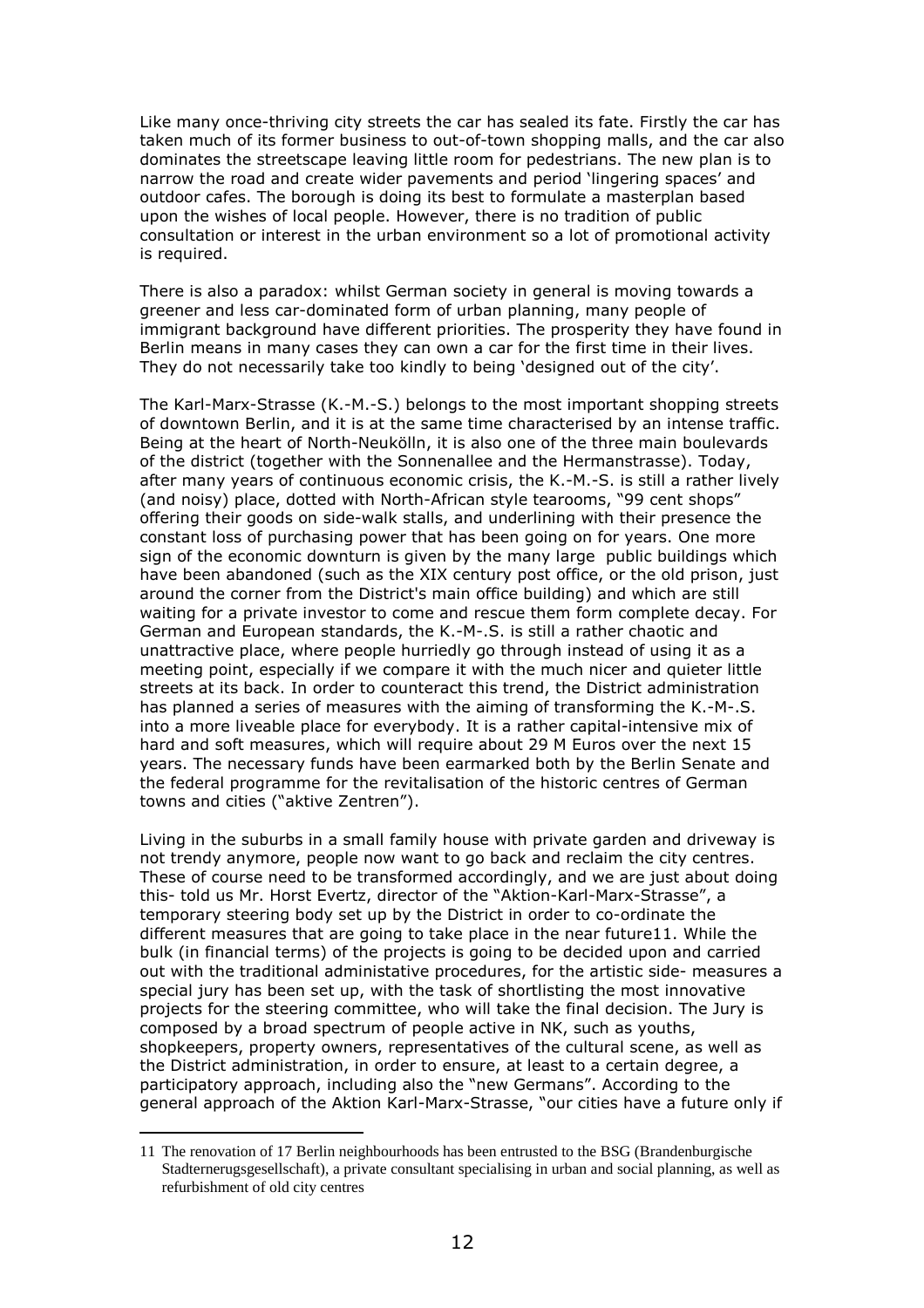they think of themselves in intercultural terms". Following this participatory and intercultural approach, part of the general action plan has been established after extensive interviews with the inhabitants, on how they imagine a new and better Neukölln. Special workshops have also been held in the schools, to take into account the views and need of the pupils.

It is of course debatable whether this huge investment (in terms of both financial and human resources) will produce the expected result of a more liveable Neukölln for everybody, and whether the almost 30.000 unemployed Neuköllner will really benefit from it. However, the intercultural and participatory dynamic created by the project will certainly encourage more people to engage in their city and create value, and jobs, in the medium and long term.

What is sure, is that it includes a considerable amount of public works that will make Neukölln a more attractive place to settle for people coming from other parts of Berlin, thus speeding up the gentrification process which has been already observed in terms of rising dwelling rents. It is thus very much possible that some of the most deprived inhabitants of Neukölln will be forced out of their homes, without having a credible alternative of where to go. Neukölln is certainly going to look nicer, but a few Neuköllner will end up by being worse off. The city should try and address this issue in the same inclusive and participatory spirit as with the Karl-Marx-Strasse rehabilitation.

Another reason why this is a very important project is visibility. Throughout cities of the west it is often in the public space that migrant make themselves most visible to the rest of the population. This may be because of unemployment and overcrowding they have nowhere else to go, it may be that these places are used for recruiting to casual work, or it may be simply for social interaction and reinforcement. In some cases these gatherings can be considered alarming or even threatening by others even though no malice is intended. For this reason it is vital that places of public lingering are understood and managed with great skill and subtlety to ensure that they become opportunities for encounter and understanding rather places of suspicion or potential hostility.

# 3. Mediation and conflict resolution

There is little to suggest that Neukölln is a place with immediate inter-ethnic tensions. However, there is great concern that violence is becoming increasingly prevalent particularly amongst young people, and this might – if not handled well – also develop an ethnic complexion. The work being undertaken to address this is impressive, for example the opening of a neighbourhood conflict mediation centre in Richardplatz; the theatre project 'Good daughters – good sons' designed to get young people to understand how conflicts can start; and the Youth Law House at Lessinghöhe youth centre which enables young people and their families to 'role play' the legal consequences of violent behaviour and hopefully therefore avoid the real thing.

#### Further action

Is it possible to be provided with information or statistics on the results and impact of these projects? It would also be helpful to see police statistics on the extent of racially-motivated crime and whether this is growing or falling. In general, however, the performance here is impressive

# 4. Language

One is given a very strong impression in Neukölln that language is a high priority and receives a high level of resource. We visited language courses at the Otto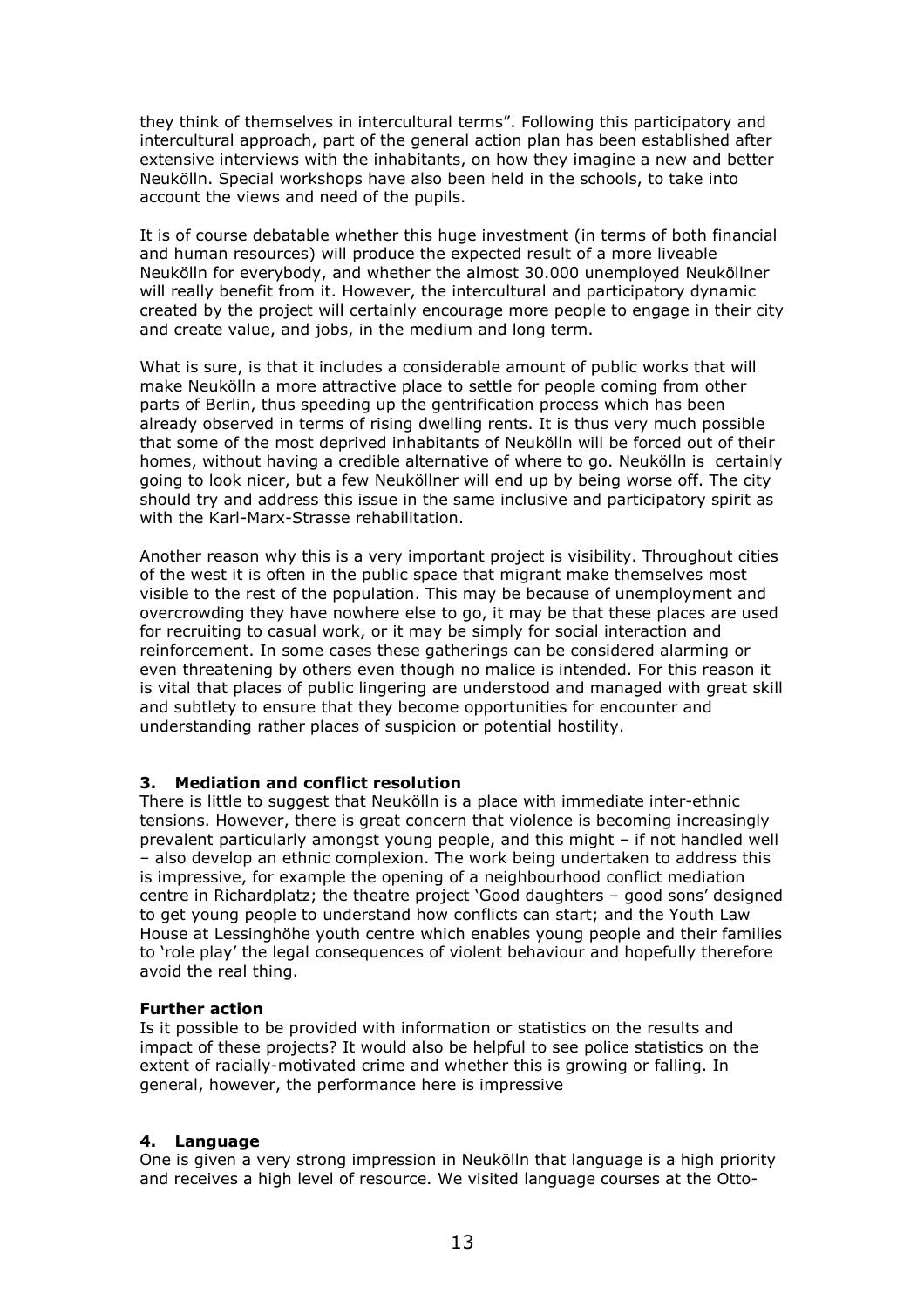Suhr adult education college and learned that it is one of the largest providers of German as a Second Language in the whole country. As the city's report confirm this is only one of many initiatives taken by the council to ensure that migrants fall out of German society for lack of language skills. The aim is that no resident should have to travel more than 10 minutes to find language training in the borough and would appear that this is being achieved. There is a strong contribution from the NGO sector with the powerful Diakonisches Werk playing a central role. There is also a high level of investment in staffing so Neukölln attracts high quality. A certificate in intercultural teaching is also being introduced

#### Further action

Can more information be provided in English on the methodologies for language and intercultural teaching? Do some methods work more effectively than others in different situations and with different groups? Do children of immigrant background receive any support in maintaining knowledge of their mother tongue?

# 5. Media and communications

As indicated already, Neukölln and its Burgermeister are rarely out of the news, but not necessarily always in the way they would wish. It is said that they are an easy target for journalists who want to find a scapegoat and there is a feeling in the city that the media is only interested in covering bad news from Neukölln. Whilst Herr Buschkowsky is personally skilled and knowledgeable in his handling of the media, this does not amount to the kind of city-wide strategic approach that we would wish to see.

#### Further action

This is one area where the borough could learn from looking to other members of the network, particularly in terms of building an effective machine for countering misinformation and involving the media in helping to be part of the process of solving problems, not just complaining about them.

#### 6. Establish an international policy for the city

Neukölln is a city that feels open to the outside and at ease with international connections. It has 10 sister cities and recognises the value of making study visits to places such as London and Rotterdam. It also encourages NGOs to cultivate their own foreign connections.

Most of its twins are in Europe and originate from the post-war reconciliation for example:

Brussels - Anderlecht - Paris - Boulogne-Billancourt Amsterdam - Zaanstad London - Hammersmith and Fulham Tel Aviv - Bat Jam

Rome - Marino Ústí nad Orlicí, Czech Republic St Petersburg Prague - Bezirk 5 Izmir, Turkey

However, it is notable that the Turkish link was only made in 2005, no doubt reflecting the presence of immigrants. Perhaps the city should consider more links with the countries of origin of its migrants.

Of course it has the great advantage of being in one of the world's iconic cities of Berlin and will increasingly build its cosmopolitan image as gentrification moves southwards from Kreuzberg.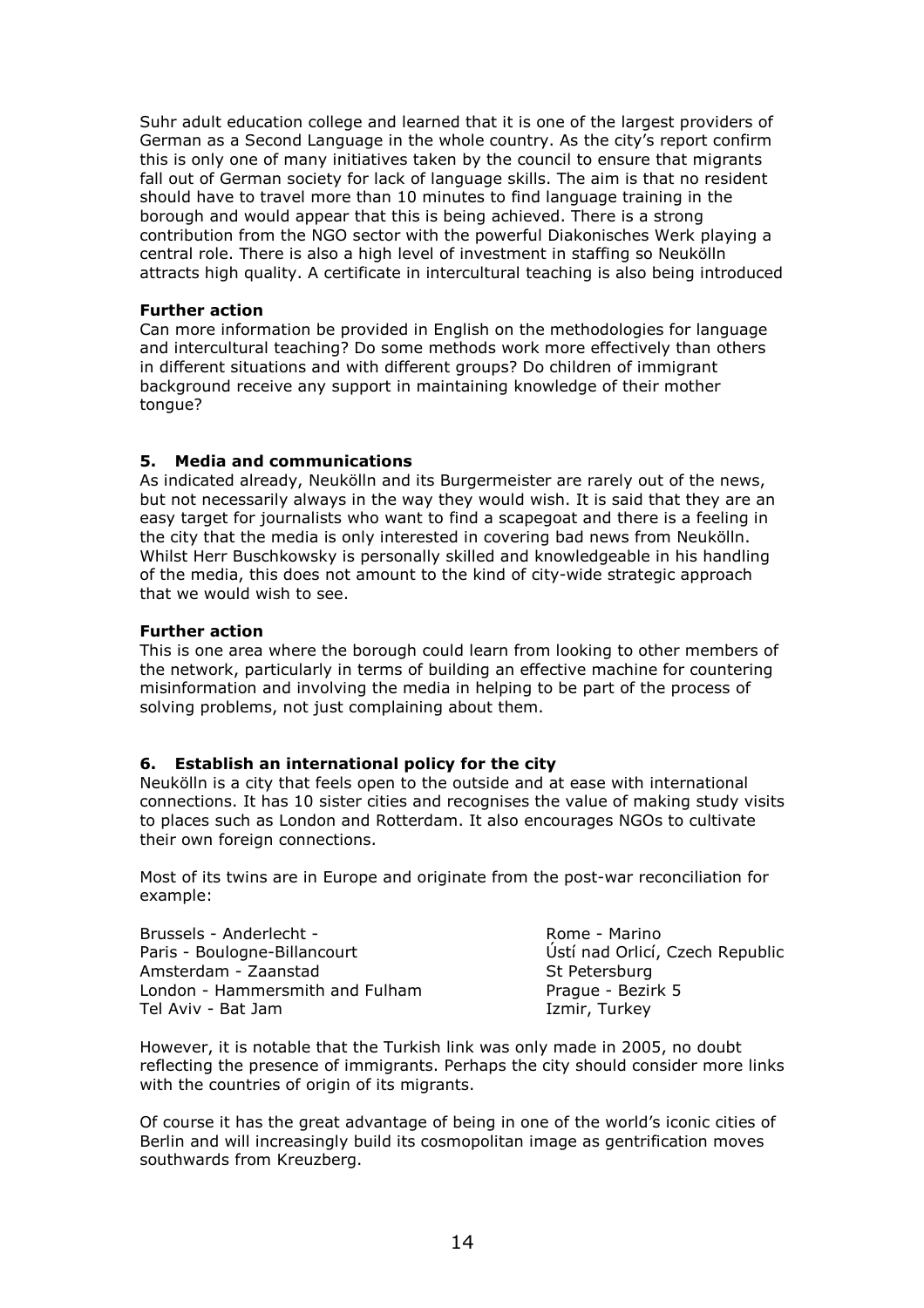#### Further action

As Berlin becomes an increasingly attractive city for international commerce, culture and tourism Neukölln should be making a long-term strategic plan for how it will take advantage of the changing face of the city. Whilst the borough has many difficulties which require serious response, it sometimes seems that an overwhelmingly negative and problem-orientated discourse pervades public statements (for example the Integration Policies in Neukölln document). There is a need to balance this with a more opportunity-led approach, particularly in regard to the cultural industries and the creative economy. What is the council doing to assist local artists, traders and property owners to grow their business? How would the council like to differentiate its image from that of neighbouring boroughs so that visitors can get a clearer idea of why they should add Neukölln to their itinerary?

# 7. Establish an intercultural intelligence function

Although it is clear there is a lot of knowledge and expertise held by a group of key professionals in Neukölln, the borough does not appear to have a central observatory or intelligence base. Indeed, the response of the city to the analytical grid for this point suggests it may not have clearly interpreted what is required here.

#### Further action

It is not clear that there exists in Neukölln a systematic approach to the gathering, classification and analysis of demographic, social and economic data related to cultural diversity, nor of data related to the performance of key services or projects. Without this it is difficult to see how policy can be related to need and how the efficacy of projects can be assessed.

Once the borough commences the processes of gathering the data for the CoE indicators project, it is important that this is analysed and disseminated throughout the city administration.

# 8. Intercultural competence

Neukölln appears familiar and experienced in the concept of intercultural competence and has already taken several very interesting initiatives (see attached report), particularly in the training of public officials. The greatest difficulty is one already considered and it is a problem for Germany as a whole, ie the difficulty that people of migrant origin find in accessing jobs in the public service. Neukölln is taking greater efforts than most to address this, which it calls the 'intercultural opening of the administration'. Currently 30% of people training for jobs in the administration are of migrant background. Even so it will take many years to create an administration that even vaguely reflects the make-up of the borough.

#### Further action

Some cities (Greenwhich, Rotterdam) have identified the recruitment procedures, in particular access to potential candidates, as more problematic than the lack of qualifications, and are using various techniques to reach out to "ethnic" employees outside the usual channels.

All civil servants in Tilburg with a client contacts in their work have been trained in diversity, as have the mayor and aldermen. The politicians and civil servants have a system of inviting people of migrant background to 'shadow' them in their daily work so that they become more familiar with the working of the council. Perhaps Neukölln should look into schemes such as these?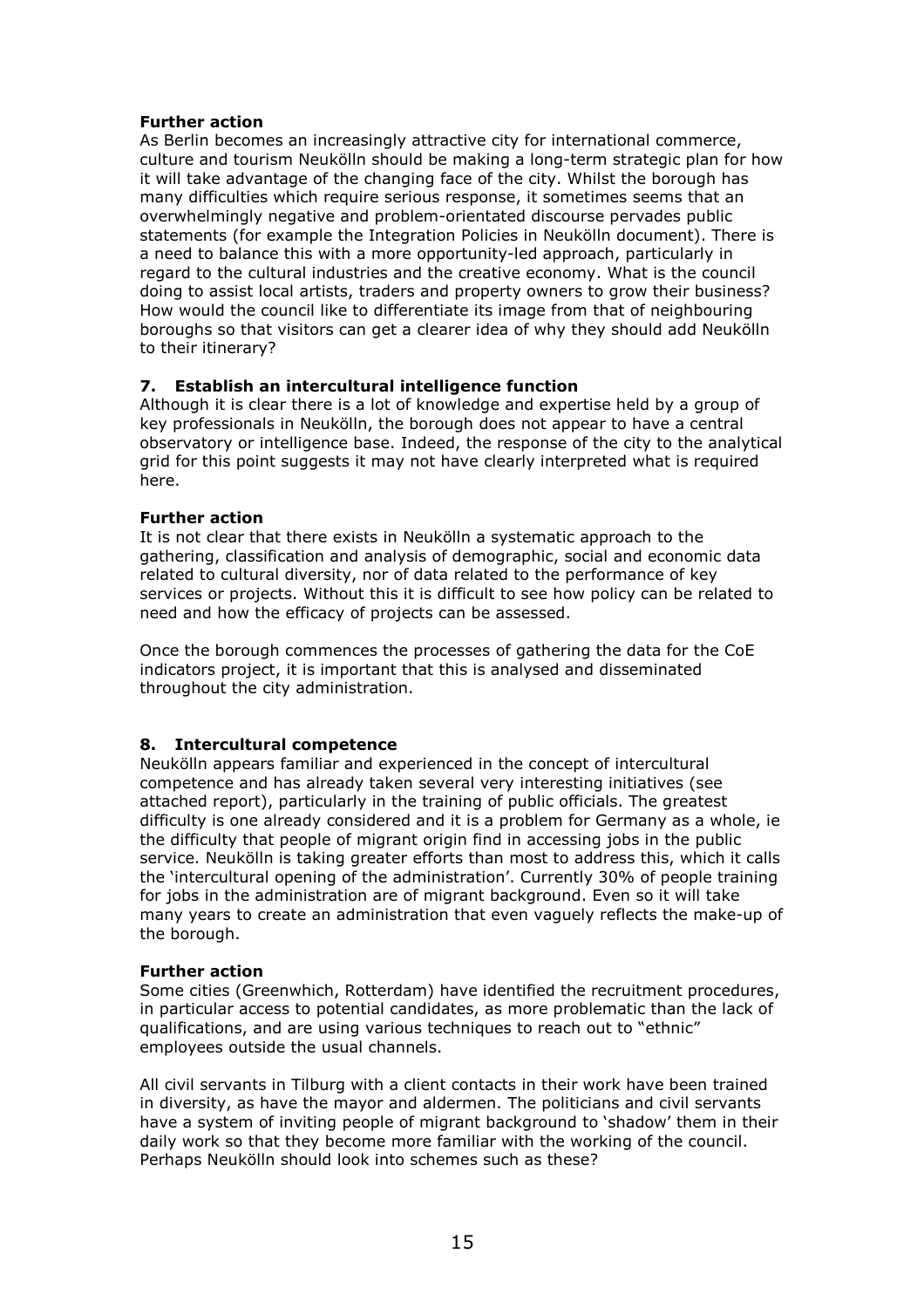#### 9. Welcoming new arrivals

The Berlin Senate has produced a multilingual folder entitled 'Welcome to Berlin' which is distributed via Neukölln officials to all new arrivals. It provides comprehensive information to the newcomer on how to negotiate one's way through German official systems and appears to be one of the best of its kind. There are also a growing number of events and activities designed to make new arrivals feel welcomed.

However, we did not see any evidence of any reciprocal service which is designed to help established residents understand or appreciate their new neighbours. This is a recurrent theme, where it seems not enough emphasis is being placed on encouraging Germans to appreciate that immigration is not something they can simply move house to avoid but must adapt themselves to.

One way to overcome this is through cross-cultural friendship schemes. For example in Rotterdam the Mixen aan de Maas (www.welkominrotterdam.nl) project pairs up local people with new arrivals and gives them money to spend time together over 6 weeks to build up friendships.

#### 10. Governance, leadership and citizenship

Neukölln is making progress towards reinforcing the rights of minorities and to building diversity into the fabric of its democratic structures through its Migration and Integration Policy. There is an Advisory Committee for Migration Issues which brings the Burgermeister into direct contact with leaders of all the main communities. It comprises one employee of each of the twelve migrant associations and eight representatives of organisations such as schools, the police and welfare unions.

However, as time passes most of the population of Neukölln will no longer be migrants but the children and grandchildren of migrants. Therefore and how will they then be represented? One hopes that they will be represented as any other German would be represented but there is still much work to be done if this is the case.

Fundamentally there is still a low level of involvement in the electoral system and hardly any senior figures of migrant-origin involved in the main political parties, and therefore few elected politicians. When challenged on this problem, the response of the SPD was that there were still few people of migrant origin with the education and qualifications to become elected representatives. This is a controversial point for us – surely the right to take part in the democratic process should be open to all citizens regardless of academic ability. After all, was not the SPD itself in part founded by workers without qualifications? Engagement in the political process is a basic intercultural process and one of the most important ways in which communities learn about each other's differences. This seems to be a challenge for Neukölln at present.

#### Further action

The city needs to face up to harsh but unavoidable truth that at present the process of governance bears more than a mere resemblance to that of an old style colony, albeit a benign one. A small minority of skilled and privileged politicians and officials make and administer the law to a majority which has little practical input, beyond the very lowest levels of neighbourhood governance. This is not a problem unique to Neukölln as Germany in general now stands out from much of the rest of Europe in the ethnic homogeneity of its governance structures. However, there is a greater onus on Neukölln than on others to act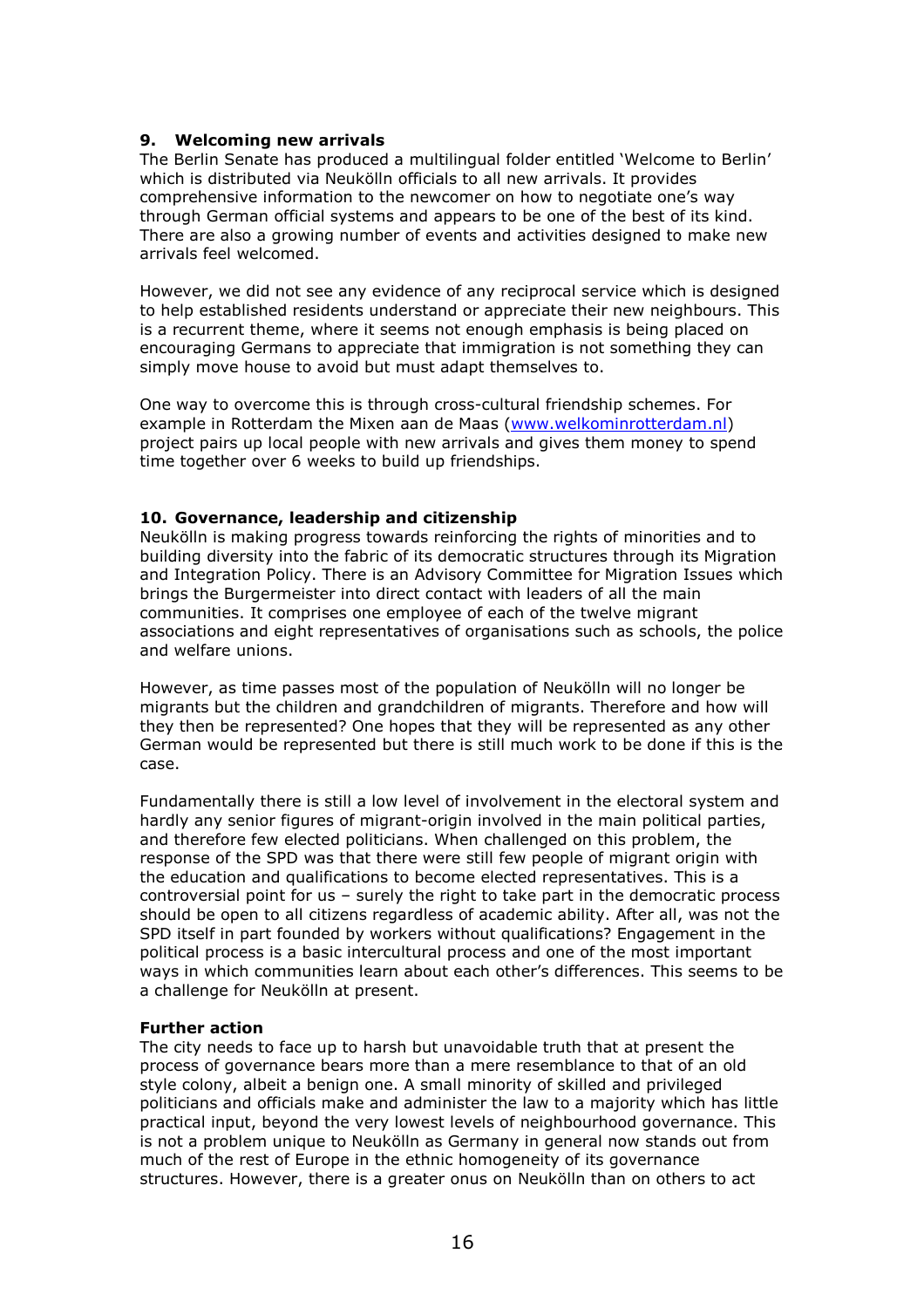quickly and effectively. Why should people co-operate with a system in which they feel they have little stake?

Neukölln should look around Europe for examples of minority integration into the governance system, for example in Oslo. Another place to find new ideas might be Operation Black Vote (http://www.obv.org.uk) based in the UK. For example it has set up a scheme in Liverpool where young migrants can shadow established local politicians so they better understand what the job involves. In other cities it has enabled migrants to shadow Members of Parliament and magistrates. It runs training courses in 'Understanding Power' and is involved in the London Empowerment Partnership and the London Civic Forum, which is a network of 1300 full member organisations and associate individual members, from the capital's private, public and not-for-profit sectors which aims to increase and improve civic participation in London.

# **Conclusions**

In its official statement 'Integration policies in Neukölln' the city council makes a clear and forthright statement of its commitment to equality and democracy and its determination to overcome intolerance and ignorance – wherever it may be found – to enable all its citizens to realise their potential in German society. Whether Neukölln's approach falls within the centre of what we would define as an 'Intercultural City' remains open to considerable debate and discussion, but this should not detract from recognition of the vigour and ingenuity with which the city council has set about its task.

The policies and the examples that have been described in the present report point out to a number of cross-cut issues that represent a sort of permanent feature in the situation of Neukölln, and that we are now going to try and sum up:

The legacy of the past. Germany does not have a brilliant record in terms of migrants' integration. The word Gastarbeiter has become a wordwide synonym for shortsightedness in immigration policy-making, and its substantial failure over the past decades has generated an enormous coexistence problem in today's Germany between the mainstream, well-off society12 and an army of millions of unemployed, where migrants (as well as their naturalized descendants) are largely overrepresented. This process can also be observed in the specific area of Berlin (and even more in Neukölln), where official data tell us that the muchneeded economic integration process is lagging behind. This is mostly due to massive loss of employment after 1989, and to the necessity to absorb the manpower which was liberated by the collapse of the productive system of the GDR. Non-German workers had to face powerful competition, and were mostly hit by the employment crisis. In this situation, the foreign part of the population tends to apply self-help measures, and to create a parallel society for itself, which has in turn an alarming effect on the native public opinion.

**The stress on the language question.** If this is true, it is also clear that the overemphasized "German language issue", though important, is an end-of-thepipe measure, and it will not come to a positive solution by simply multiplying the opportunities to learn the language. This is of course all the school system can do

 $\overline{a}$ 12 Presently Germany is at the forefront of the post-economic crisis recovery trend with a 4% GDP annual growth rate.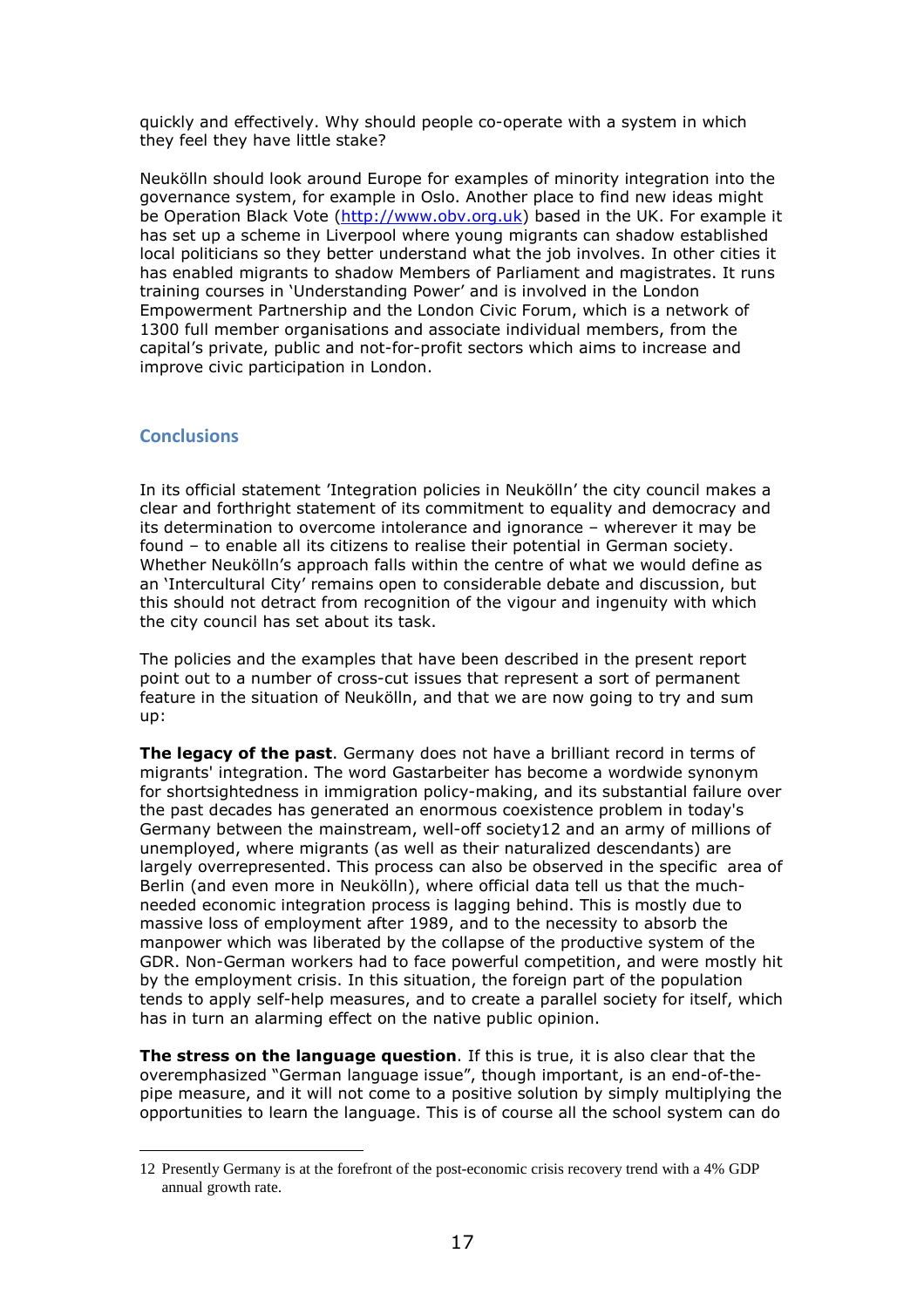(and it was clear, during our project visit, that it is spending a lot of energy and know-how to this end). Opportunity must come with positive incentives and a variety of learning methods – classroom-based or more active, schemes and environments, which can suite different types of learners. The recognition and public acknowledgement of the migrant languages as a value is another precondition for motivating migrants to learn the host country language. Responsibilities in this respect are to be placed at a higher political level, for integration needs not only a good command of the national language, but first and foremost employment opportunities. On the other side, it also needs to be considered that the German (and the European) labour market is presently characterised by a shortage of low-skill employment opportunities, and in this sense language, as well as professional skills, can tip the balance. The structural investments. There is a paradox to be pointed out in this respect: while on the one side, Berlin (and, even more, Neukölln) was depicted as being completely broke in comparison with other German regions and Länder, the level of financial means that is being poured into the renovation, upgrading and even transformation of the district appears to be quite relevant. While public works are one of the main systems that governments have at their disposal in order to revitalize a staggering economic situation, it remains to be seen what part of the (albeit temporary) jobs created by construction works are actually benefitting the most deprived layers of the population. As already mentioned, there is also the danger that the gentrification process already going on can be exacerbated by such measures, with an obvious backlash on the purchasing power of the lower income groups. A pending question is also whether the urban rehabilitation will create spaces for greater ethnic and cultural mixing and interaction or will, on the contrary, increase spatial segregation.

#### The participatory approach and the grassroots projects. The

Quartiersmanagement and the participatory approach are probably among the most innovative policy-making measures that have been indentified and applied with a view to promoting active citizenship and social cohesion in Berlin (and of course in Neukölln). Citizens' participation at the district level is actively and officially promoted by the Berlin local government13, and the Quartiermanagement's procedure for project assessment and approval also represent a concrete step towards recognition of citizens' rights. This is an important effort by the administration, that needs to be intensified, at least in the specific case of Neukölln. In fact, a certain participation (or motivation) deficit among the neighbourhood inhabitants of migrant origin has become apparent. This is probably linked, at least to a certain degree, with the lack of confidence that the "new Germans" have towards the national (and local) institutions, after many decades of inappropriate migration policies (se above, under 1.). Successful examples, such as the Rütli school project, are there precisely to demonstrate that a correct approach to interculturality, as well as the necessary recognition of the other's culture, identity, language and, hence, dignity, can completely overturn a situation that was deemed to be totally unrecoverable.

<sup>13</sup> See the District Administration act (Bezirksverwaltungsgesetz) of  $28<sup>th</sup>$  February, 2001, introducing citizens' public assemblies and referendums on all major urban planning projects.